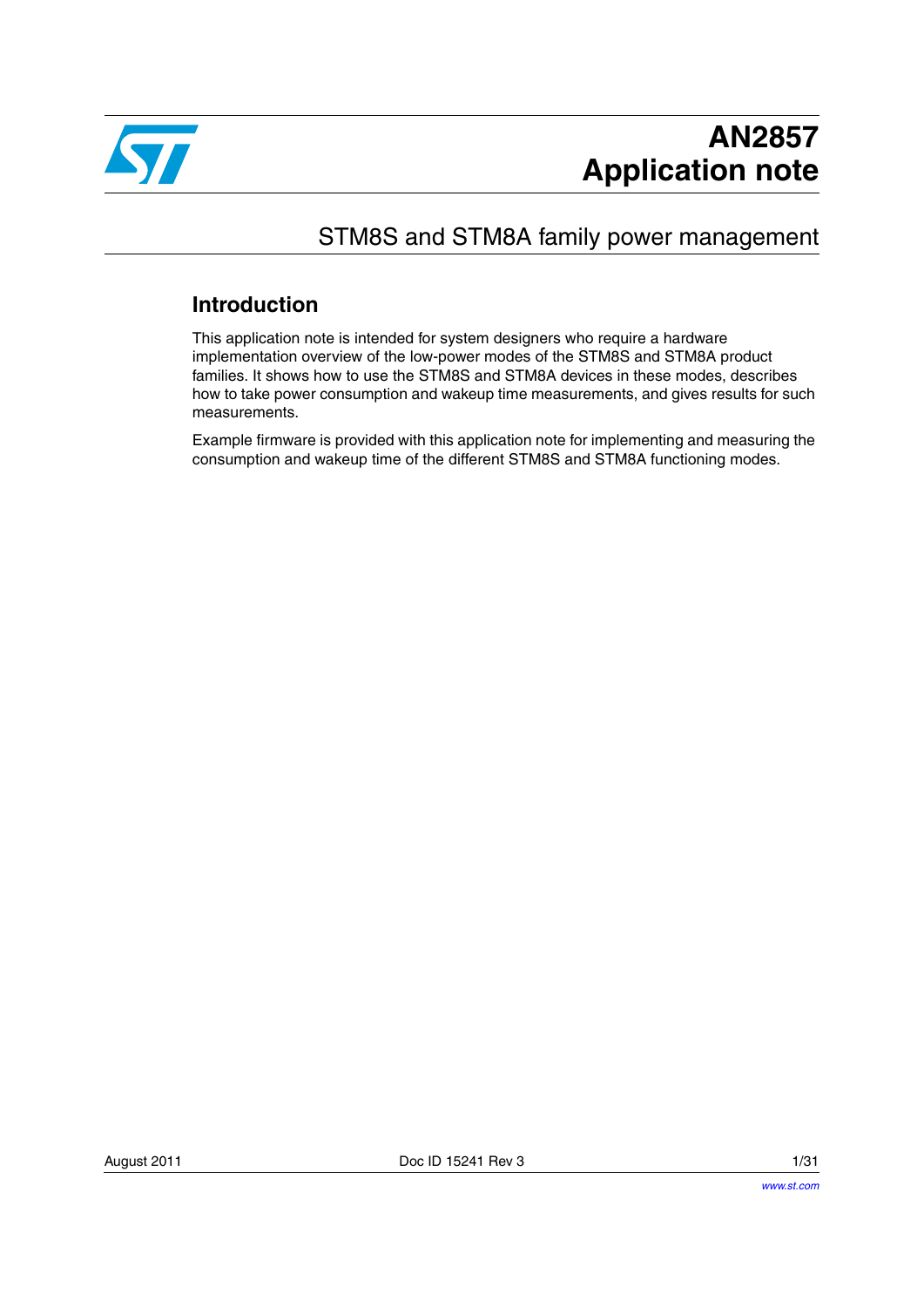# **Contents**

| 1              |     |       |                                                                |
|----------------|-----|-------|----------------------------------------------------------------|
| $\overline{2}$ |     |       |                                                                |
|                | 2.1 |       |                                                                |
|                | 2.2 |       |                                                                |
|                | 2.3 |       |                                                                |
|                | 2.4 |       |                                                                |
| 3              |     |       |                                                                |
|                | 3.1 |       |                                                                |
|                | 3.2 |       |                                                                |
| 4              |     |       |                                                                |
|                | 4.1 |       |                                                                |
|                | 4.2 |       |                                                                |
|                |     | 4.2.1 |                                                                |
|                |     | 4.2.2 |                                                                |
|                |     | 4.2.3 | Activation level/low-power mode control  14                    |
|                | 4.3 |       |                                                                |
|                |     | 4.3.1 |                                                                |
|                |     | 4.3.2 |                                                                |
|                |     | 4.3.3 | Voltage regulator and Flash configuration during halt phase 16 |
|                |     | 4.3.4 |                                                                |
|                | 4.4 |       |                                                                |
|                |     | 4.4.1 |                                                                |
|                |     | 4.4.2 |                                                                |
|                |     | 4.4.3 |                                                                |
| 5              |     |       | Power consumption and wakeup time measurements and results 18  |
|                | 5.1 |       | Power consumption measurements and results 18                  |
|                |     | 5.1.1 |                                                                |
|                |     | 5.1.2 |                                                                |
|                |     | 5.1.3 |                                                                |

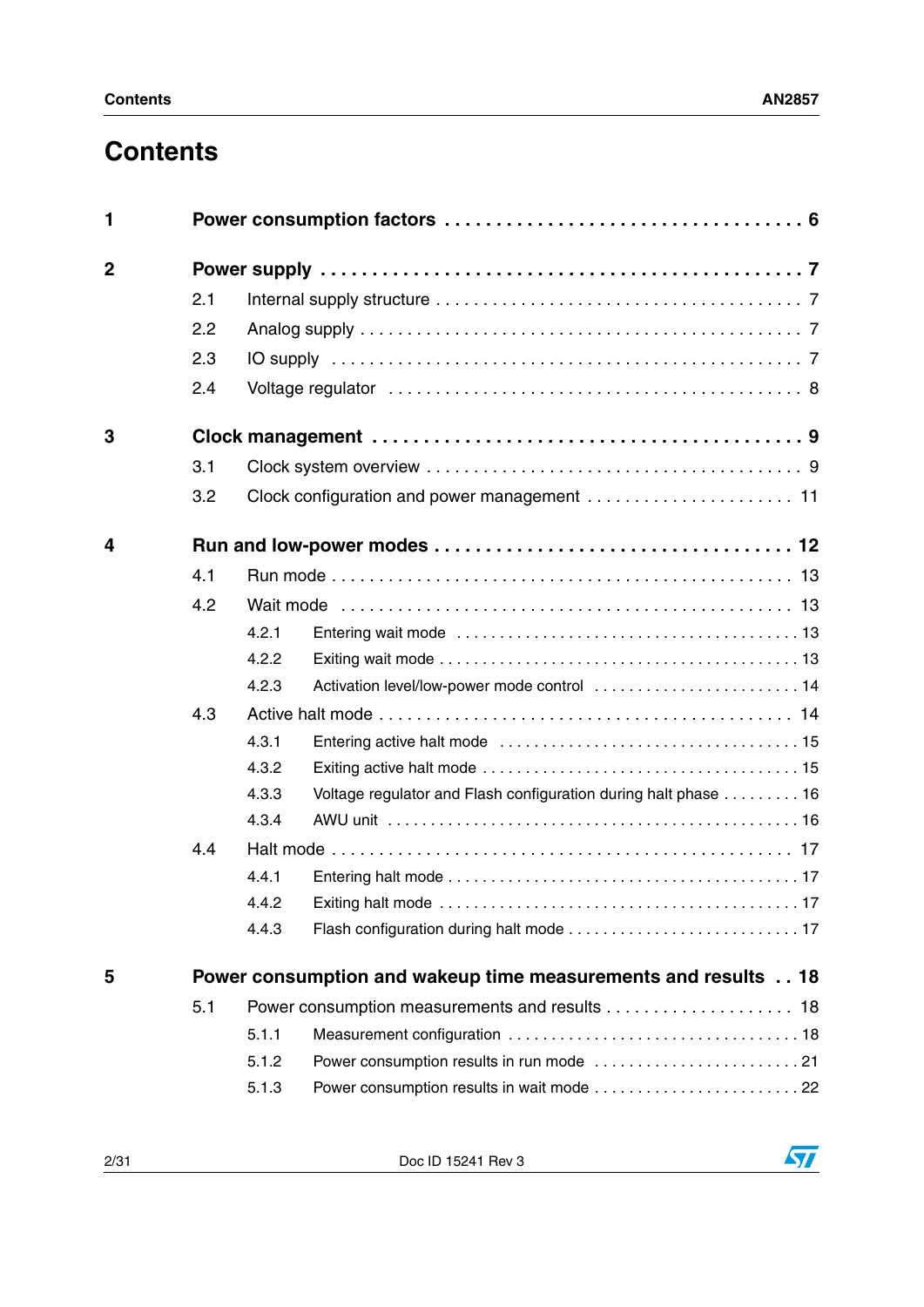| 7 |     | <b>Revision history</b> |                                                                                  |  |
|---|-----|-------------------------|----------------------------------------------------------------------------------|--|
|   | 6.2 |                         | Choosing the optimal low-power mode for an application $\dots\dots\dots\dots$ 29 |  |
|   | 6.1 |                         |                                                                                  |  |
| 6 |     |                         |                                                                                  |  |
|   |     | 5.2.6                   |                                                                                  |  |
|   |     | 5.2.5                   |                                                                                  |  |
|   |     | 5.2.4                   |                                                                                  |  |
|   |     | 5.2.3                   |                                                                                  |  |
|   |     | 5.2.2                   |                                                                                  |  |
|   |     | 5.2.1                   |                                                                                  |  |
|   | 5.2 |                         |                                                                                  |  |
|   |     | 5.1.6                   |                                                                                  |  |
|   |     | 5.1.5                   |                                                                                  |  |
|   |     | 5.1.4                   |                                                                                  |  |

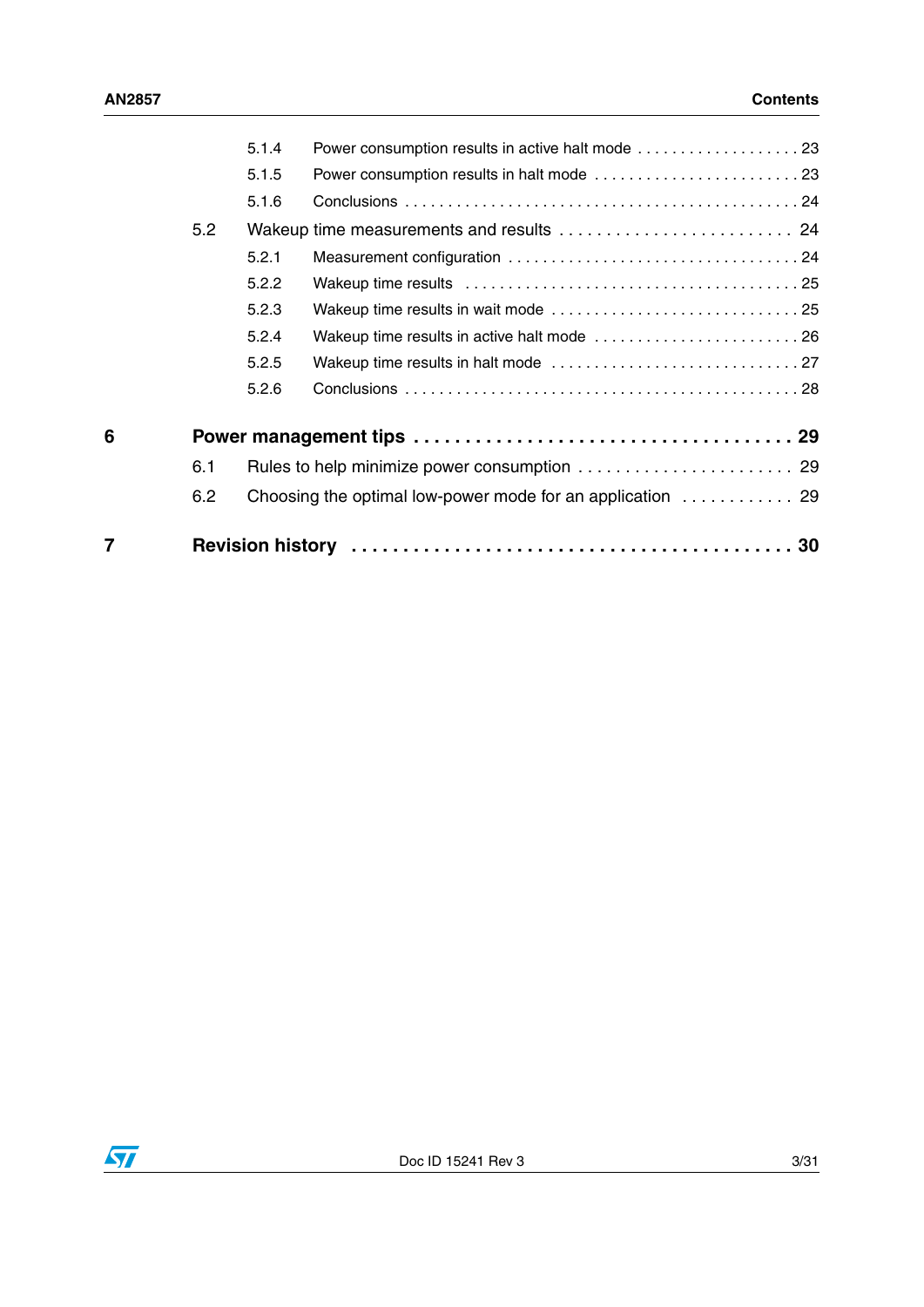# **List of tables**

| Table 1.  |                                                                    |  |
|-----------|--------------------------------------------------------------------|--|
| Table 2.  |                                                                    |  |
| Table 3.  |                                                                    |  |
| Table 4.  |                                                                    |  |
| Table 5.  | Power consumption results in run mode, code executed from Flash 21 |  |
| Table 6.  | Power consumption results in run mode, code executed from RAM 21   |  |
| Table 7.  |                                                                    |  |
| Table 8.  | Power consumption results in active halt mode (MVR on LPVR off) 23 |  |
| Table 9.  | Power consumption results in active halt mode (MVR off LPVR on) 23 |  |
| Table 10. |                                                                    |  |
| Table 11. |                                                                    |  |
| Table 12. |                                                                    |  |
| Table 13. |                                                                    |  |
| Table 14. |                                                                    |  |
| Table 15. |                                                                    |  |
|           |                                                                    |  |

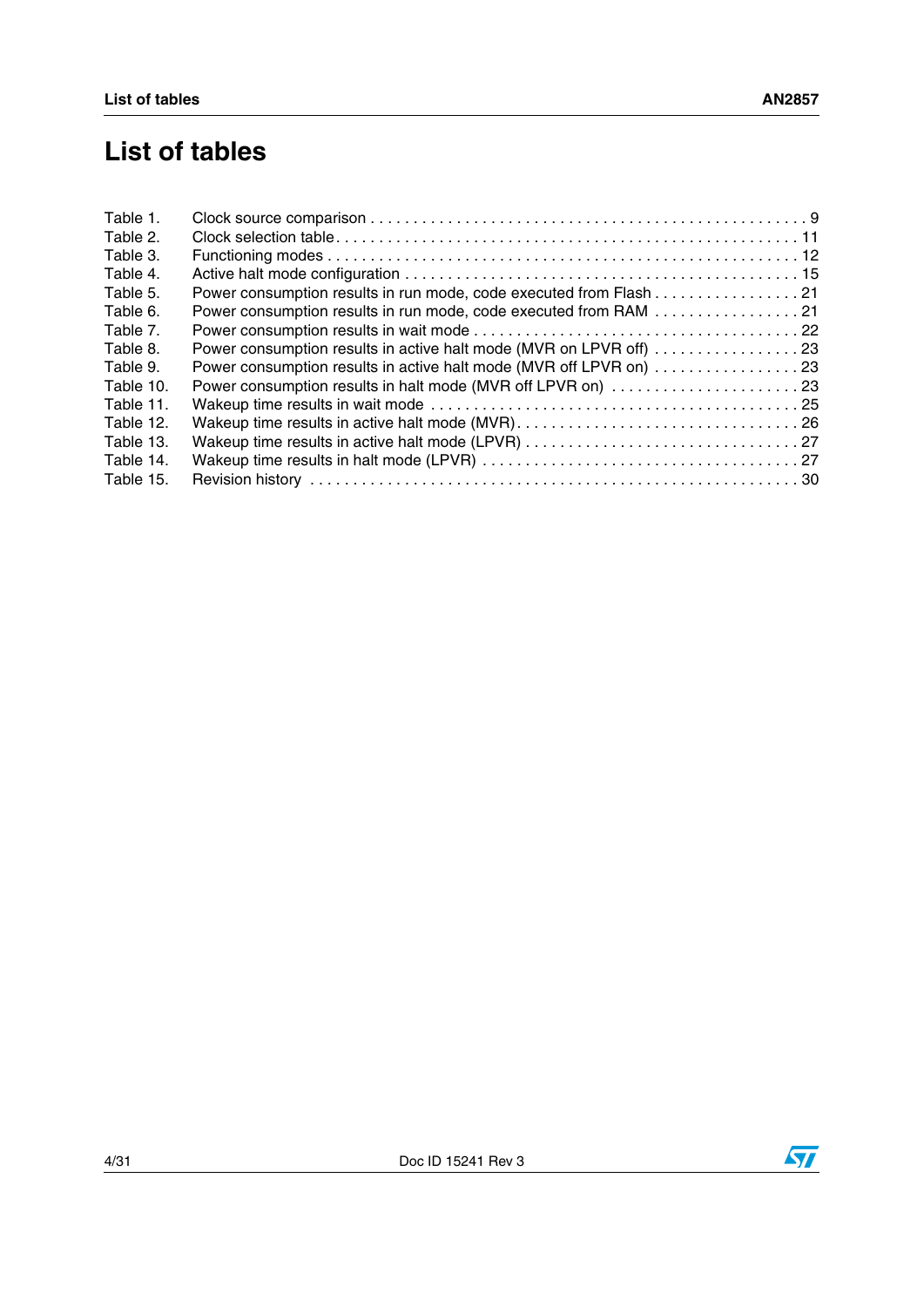# **List of figures**

| Figure 5. |  |
|-----------|--|
| Figure 6. |  |
|           |  |

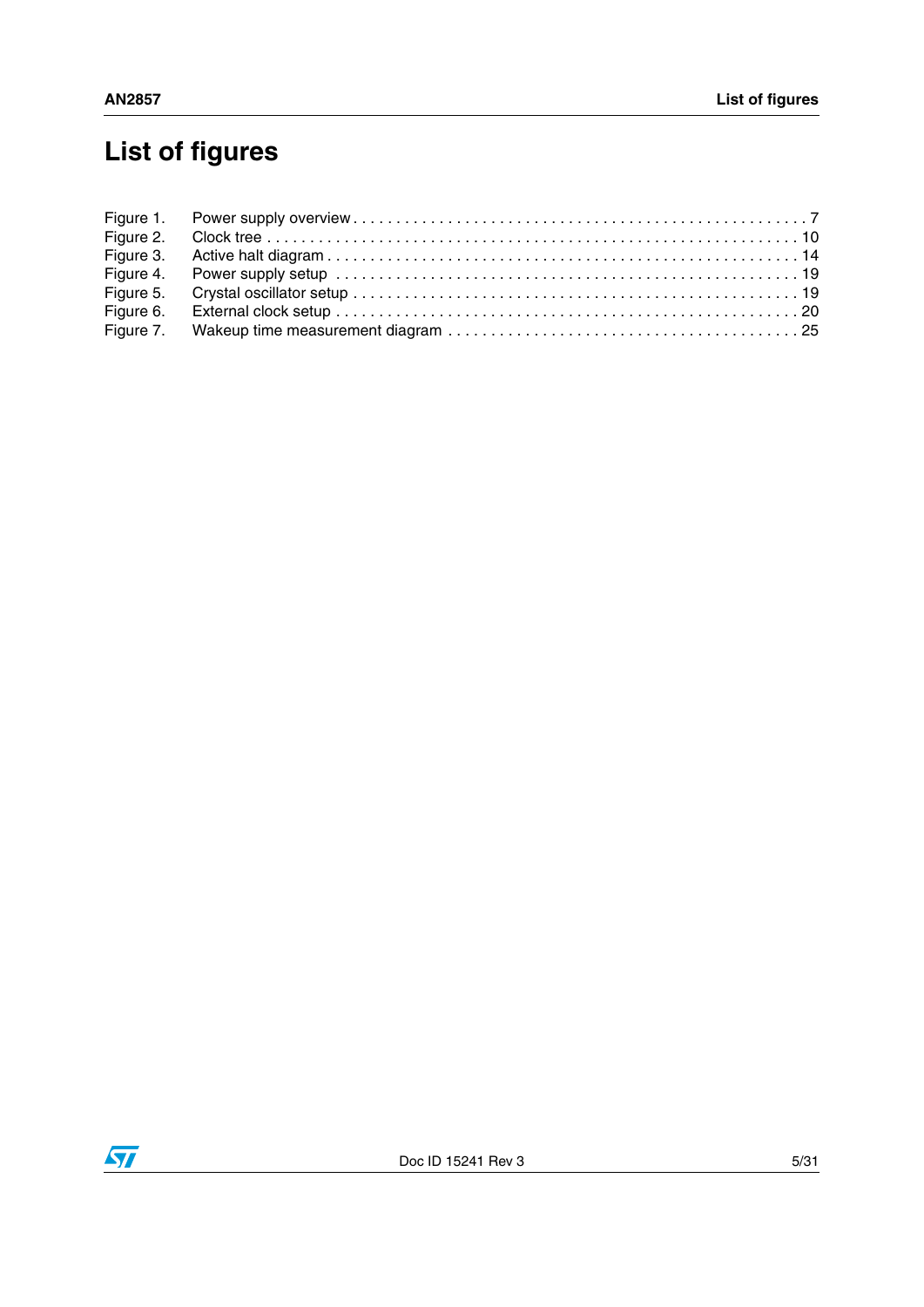# <span id="page-5-0"></span>**1 Power consumption factors**

In complementary metal oxide semiconductor (CMOS) digital logic devices, power consumption is a sum of:

- Static power (caused mainly by transistor polarization and leakage)
- Dynamic power which depends on the supply voltage and the clock frequency through the formula: Dynamic power =  $C V<sup>2</sup>$  f, where:
	- C is the CMOS load capacitance
	- V is the supply voltage
	- f is the clock frequency.

Static consumption is negligible compared to dynamic consumption when the clock is running. In some low-power modes, when no clock is running, static consumption is the main consumption source.

Power consumption thus depends on:

- **Microcontroller unit (MCU) chip size:** Technology used, number of transistors, analog features/peripherals embedded and used.
- **MCU supply voltage:** The amount of current used in CMOS logic is directly proportional to the voltage of the power supply squared . Thus, power consumption may be reduced by lowering the MCU supply voltage.
- **Clock frequency:** Power consumption may be reduced by decreasing the clock frequency when fast processing is not required by the application.
- **Number of active peripherals or MCU features used (CSS, BOR, PVD,...): The** greater the number of active peripherals or features, the greater the power consumed.
- **Operating mode**: Power consumption varies depending on the mode a particular application is running in (CPU on/off, oscillator on/off,...).

For an application powered by a battery, consumption is very important. Usually, average consumption should be below a certain target to ensure an optimum battery lifetime. This means that an application can consume more for short periods of time and keep its average current consumption below the target.

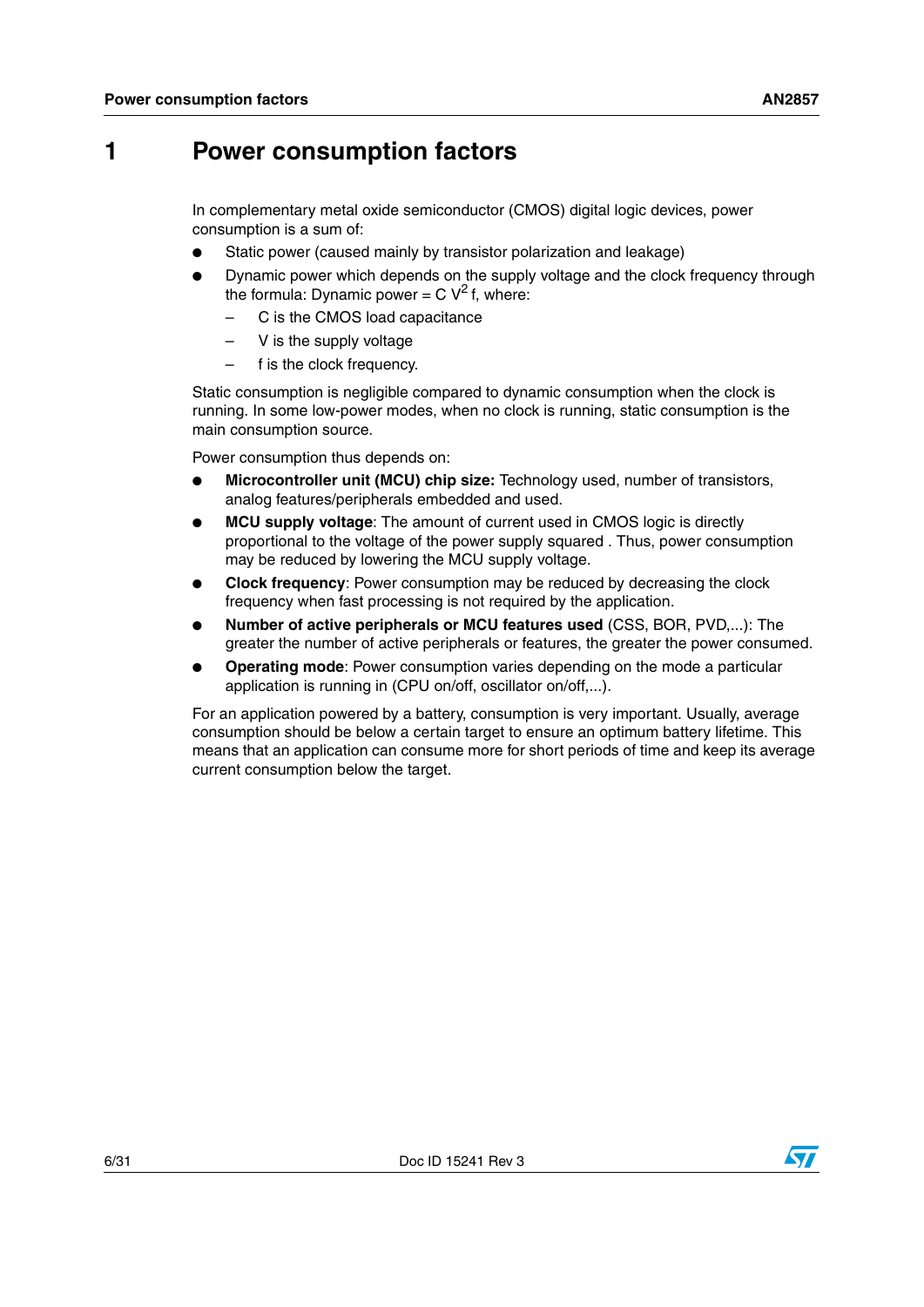# <span id="page-6-0"></span>**2 Power supply**

# <span id="page-6-1"></span>**2.1 Internal supply structure**

STM8S and STM8A devices require a 3 V to 5.5 V operating voltage supply  $(V_{DD})$ . Two embedded regulators, the main voltage regulator (MVR) and the low-power voltage regulator (LPVR), are used to provide 1.8 V supply to the internal digital parts, depending on the functioning mode (see *[Figure 1](#page-6-4)*).

The  $V_{\text{CAP}}$  pin is used to decouple the internal 1.8 V supply. A capacitor of minimum 470 nF has to be connected between this pin and the ground. The 1.8 V should never be provided by an external voltage regulator through this pin. Refer to the STM8S and STM8A reference manual (RM0016) which is available on *[st.com](http://www.st.com)* for more details.



<span id="page-6-4"></span>**Figure 1. Power supply overview**

# <span id="page-6-2"></span>**2.2 Analog supply**

The analog-to-digital converter (ADC) of STM8S and STM8A devices is powered by an independent power supply. The digital and analog power supply have to be properly decoupled. Refer to the STM8S and STM8A reference manual for more details about decoupling capacitors.

# <span id="page-6-3"></span>**2.3 IO supply**

The IOs have dedicated pins for power supply which have to be properly decoupled with recommended capacitors. Refer to the STM8S and STM8A reference manual for more details about decoupling capacitors.

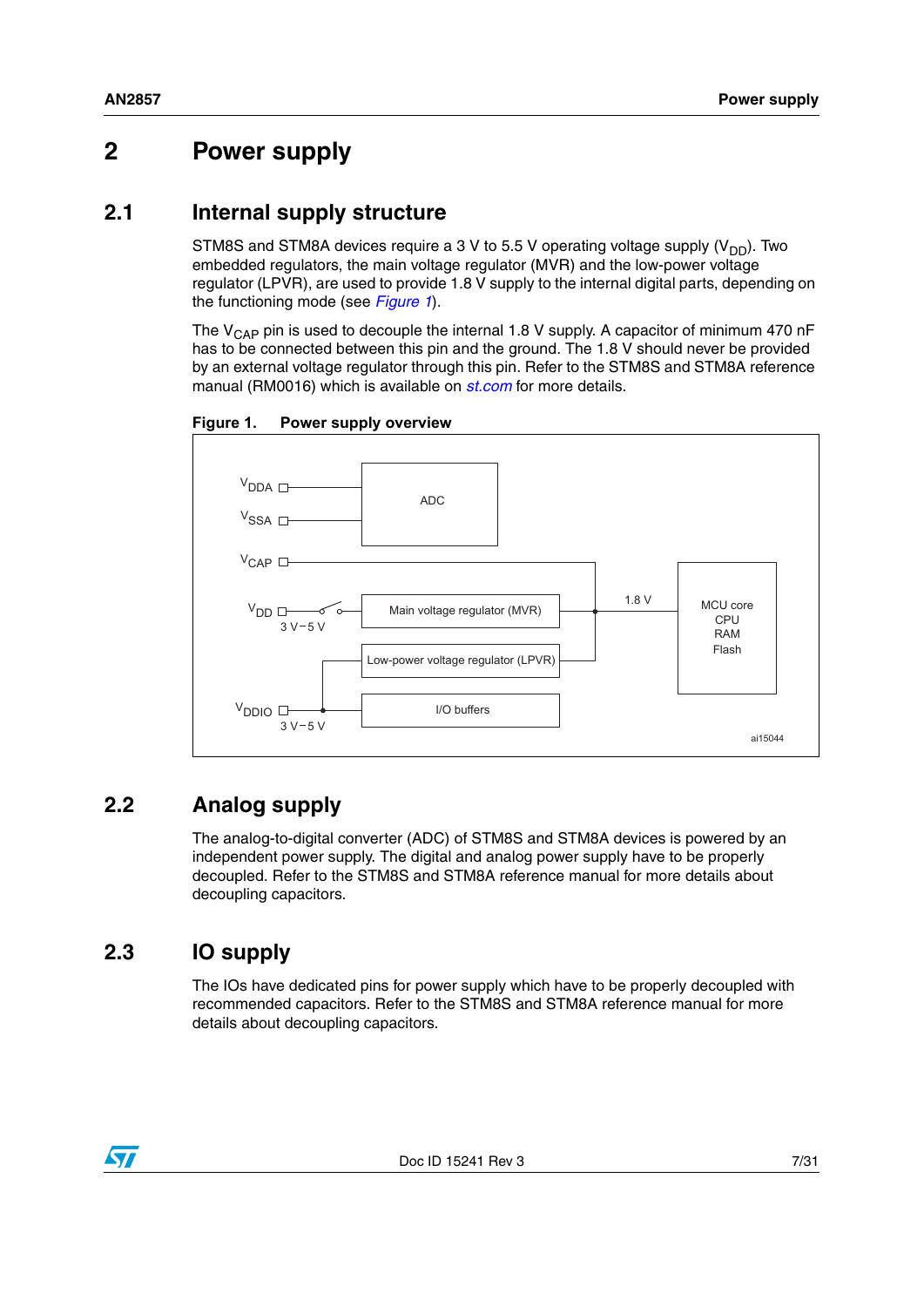# <span id="page-7-0"></span>**2.4 Voltage regulator**

After reset, the MVR provides the 1.8 V to the internal digital parts of the microcontroller. Depending on the functioning mode, the MVR can be switched off at which time the LPVR provides the 1.8 V. For example:

- In run and wait mode, only the MVR provides the 1.8 V. The LPVR cannot be used in run mode.
- In active halt mode, during the halt phase, either the MVR or the LPVR can provide the 1.8 V. The user can select which regulator to be used.
- In halt mode, the LPVR is automatically used. The MVR cannot be used in halt mode.

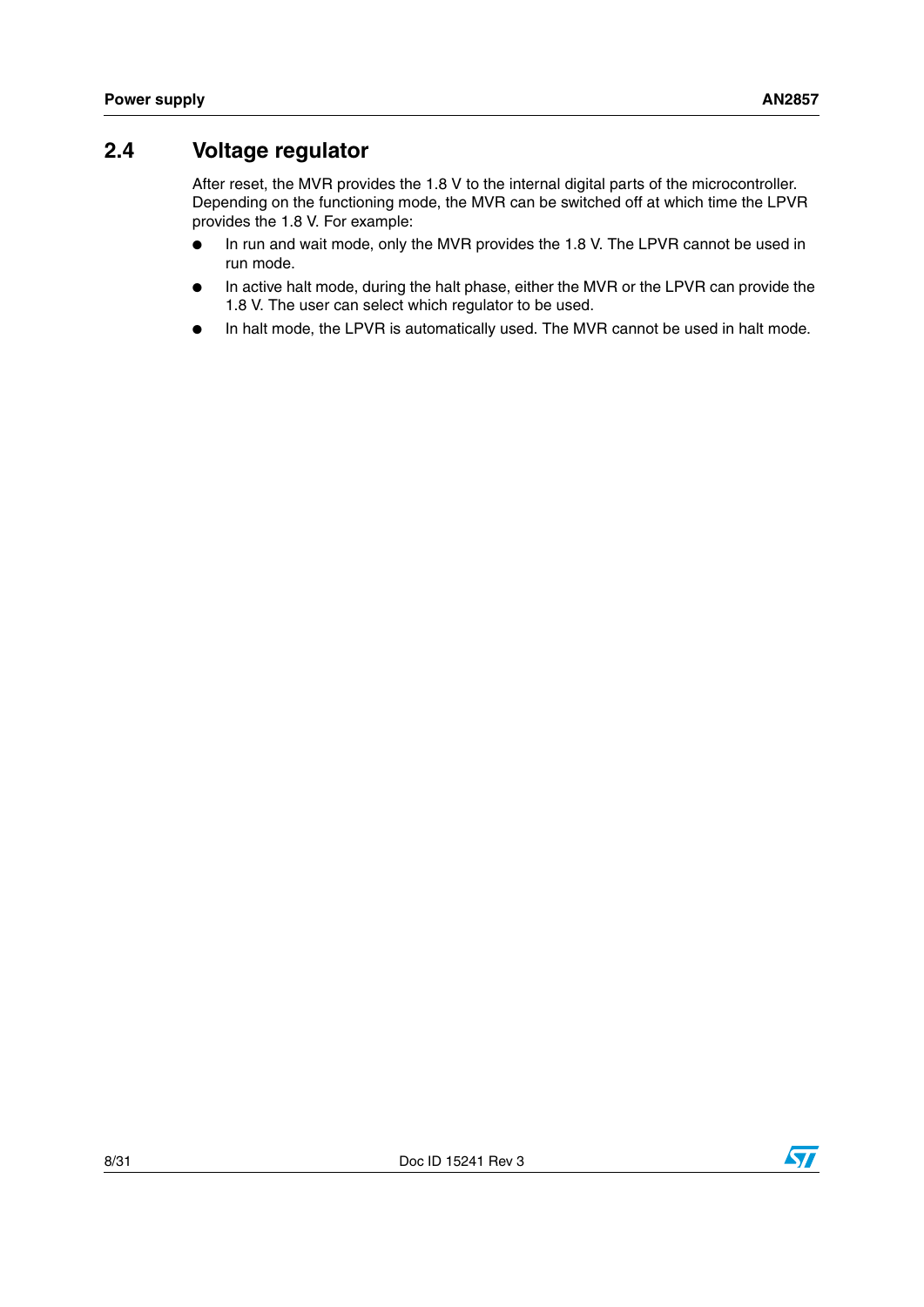# <span id="page-8-0"></span>**3 Clock management**

# <span id="page-8-1"></span>**3.1 Clock system overview**

Four different clock sources can be used to drive the master clock:

- 1-24 MHz high speed external clock from the crystal oscillator (HSE crystal)
- Up to 24 MHz high speed external clock provided by the user (HSE user-external)
- 16 MHz high speed internal RC oscillator (HSI)
- 128 kHz low speed internal RC oscillator (LSI)

Each peripheral clock source can be switched on or off independently when it is not used, to optimize power consumption. This is done by using the peripheral clock gating (PCG) feature. See the 'clock control' sections of the STM8S and STM8A reference manual for more details.

*[Table 1](#page-8-2)* summarizes the main features of each clock source. STM8S and STM8A devices offer a complete range of clock sources to fit customer application requirements in terms of cost, accuracy and consumption.

|                   | <b>HSE crystal</b>      | <b>HSE external</b>                                | <b>HSI</b>            | LSI                |
|-------------------|-------------------------|----------------------------------------------------|-----------------------|--------------------|
| Cost              | Low to medium           | Free to high                                       | Free                  | Free               |
| Accuracy          | Crystal                 | External source                                    | $±1\%$ <sup>(1)</sup> | $\pm 2.5 \%^{(1)}$ |
| Consumption $(1)$ | High                    | <b>Medium</b>                                      | Low                   | Very low           |
| Other information | Resonator or<br>crystal | Existing clock to<br>very complex<br>clock systems | -                     | -                  |

<span id="page-8-2"></span>Table 1. **Clock source comparison** 

1. Factory calibrated by STMicroelectronics at  $T_A = 25 \degree C$ .

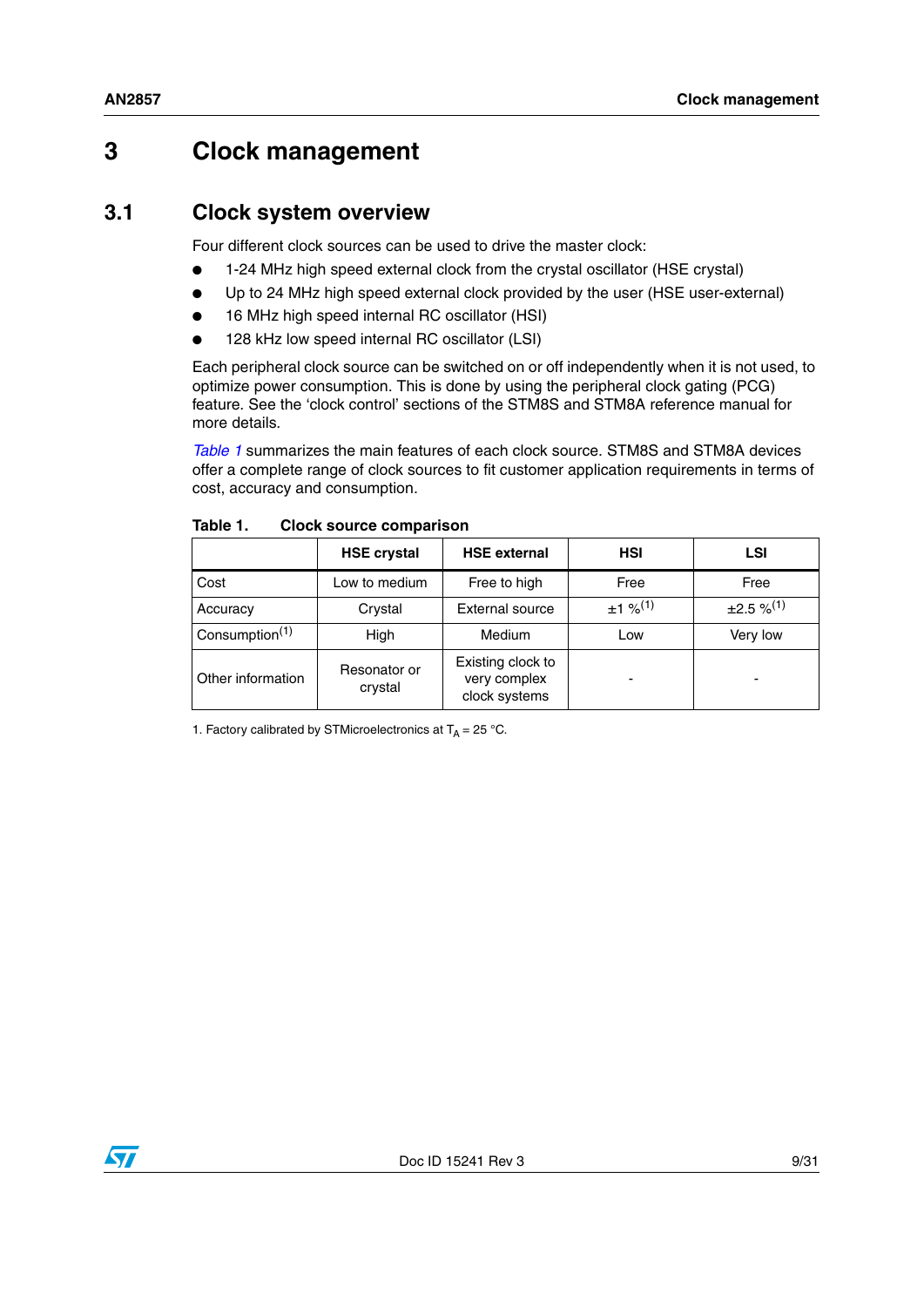

<span id="page-9-0"></span>**Figure 2. Clock tree**

The read-only CLK\_CMSR register contains the current selection of master clock sources (for core and peripherals). Selection of the 'next' master clock is made through the writable CLK\_SWR register, the content of which is copied into the CLK\_CMSR register once the change is effective (see details below). Refer to *[Table 2](#page-10-1)* for clock selection values.

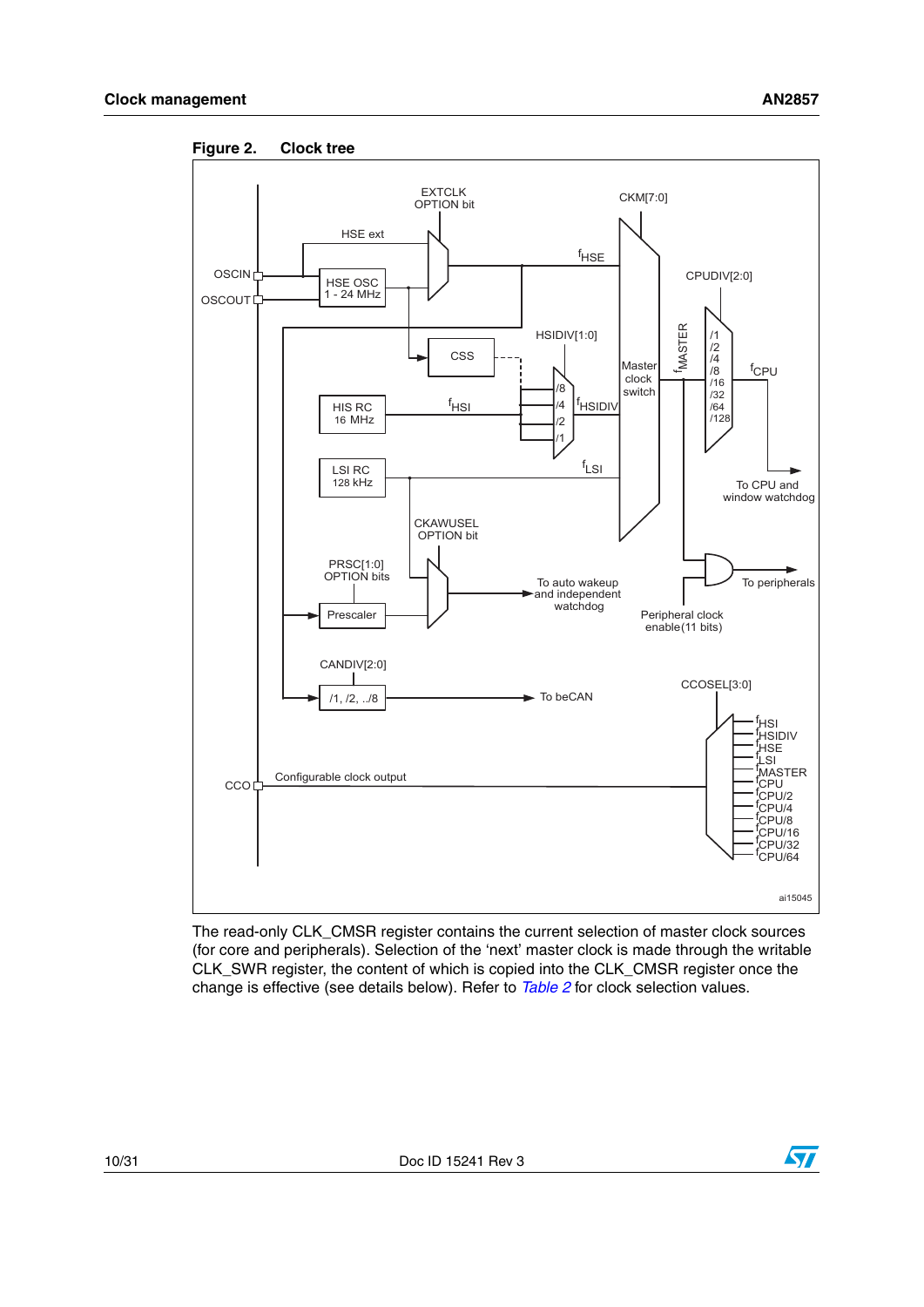The default clock after reset is HSI/8. The user can then switch the clock to different frequencies and sources by:

- Choosing another prescaler  $(1, 2, 4$  or  $/8)$  for an internal RC 16 MHz (HSI) clock through the HSIDIV[1:0] bits in the CLK\_CKDIVR register.
- Changing the clock master (to HSE or LSI). Refer to the STM8S and STM8A reference manual for more details about the clock switching mechanism.

Before switching off a previous clock source when using automatic switching mode, the user must ensure that the core is no longer running on the current clock. This means that the previous clock must be turned off after the SWIF flag has been set. If the user tries to switch off the clock and the SWIF flag has not been set by hardware, the current clock is not switched off as the microcontroller is still running on it.

Such clock switching can be combined with wait mode (for example, if the HSE crystal is the new clock) as clock switch execution interrupt can wake up the MCU from wait mode. This allows the MCU wakeup to be synchronized with the new clock availability.

The clock switching feature can also be used at the beginning and end of a regular or interrupt routine to speed it up (for instance, if the clock master is LSI RC, but, some parts of the code have to be executed quickly with HSI RC).

*Note: When the device is running on an external clock with a frequency above 16 MHz, the wait state bit in the option bytes has to be set. This adds a wait state to the Flash memory access.*

| <b>Register value</b> | <b>Clock master source</b><br>(CLK_CMSR) | Next clock master<br>(CLK_SWR) |
|-----------------------|------------------------------------------|--------------------------------|
| E1h                   | <b>HSI</b>                               | <b>HSI</b>                     |
| D <sub>2</sub> h      | LSI                                      | LSI                            |
| B4h                   | <b>HSE</b>                               | <b>HSE</b>                     |
| Other                 | Reset                                    | Current clock master kept      |

<span id="page-10-1"></span>Table 2 **Clock selection table** 

# <span id="page-10-0"></span>**3.2 Clock configuration and power management**

In addition to the flexibility of the clock sources, different complementary clock configurations and features are available to optimize power consumption of the device:

- PCG: Each peripheral clock can be switched off through the CLK\_PCKENRx registers.
- CPU clock divider from 1 to 128 (CPUDIV[0:2] bits from the CLK\_CKDIVR register): The CPU frequency can be decreased and not the frequency of the peripherals.

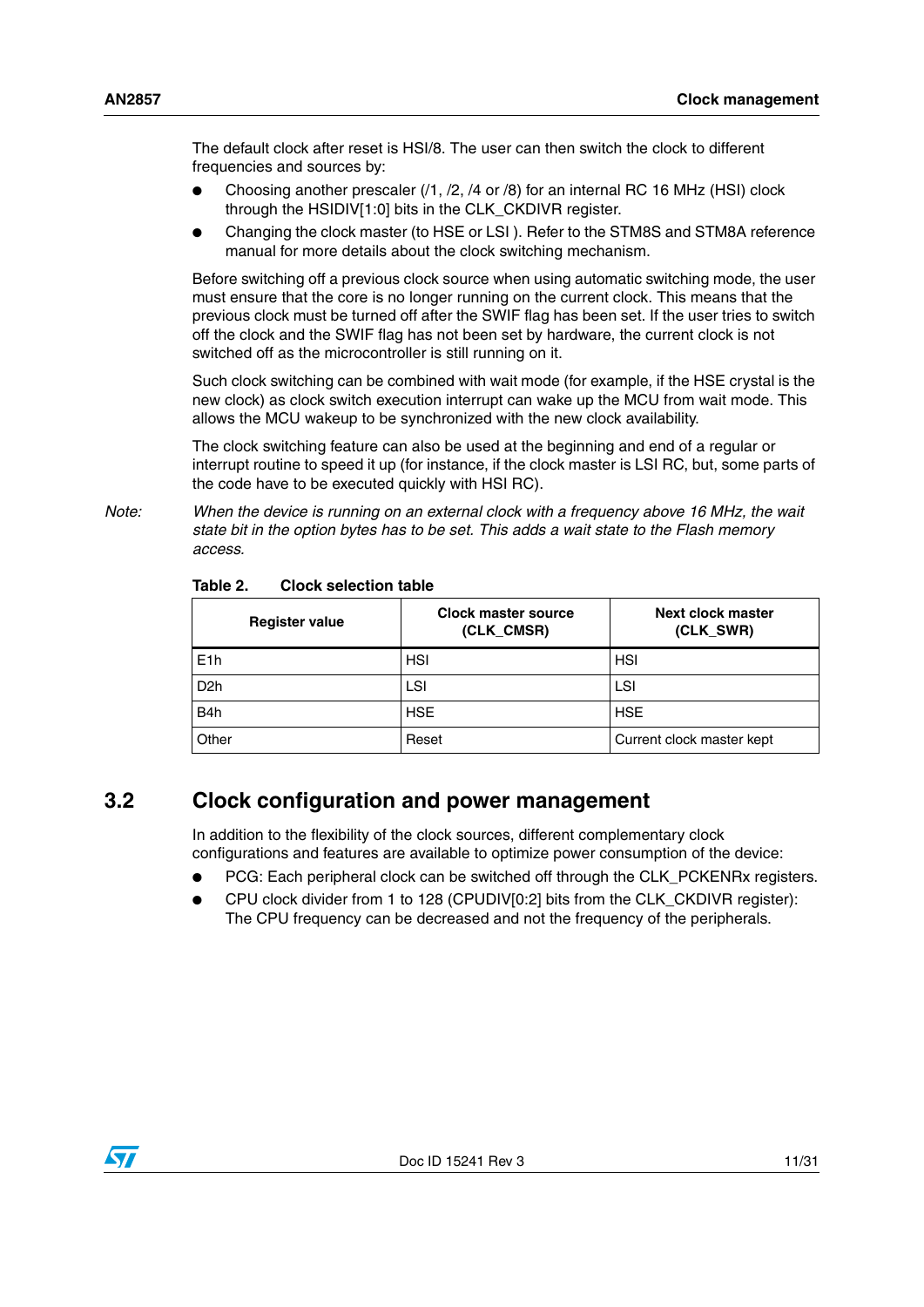# <span id="page-11-0"></span>**4 Run and low-power modes**

By default, after a reset, the microcontroller is in run mode. The default CPU clock is a 16 MHz HSI divided by eight due to the HSIDIV register reset value.

Several low-power modes are available to save power when it is not needed to keep the CPU running, for example, when waiting for an external event. It is up to the user to select the mode that gives the best compromise between low power consumption, short startup time, good peripheral functionality, and availability of wakeup sources.

STM8S and STM8A devices feature three main low-power modes:

- Wait mode (CPU stopped, peripherals kept running)
- Active halt mode (CPU stopped, AWU (auto wakeup) and IWDG (independent watchdog) kept running if activated).
- Halt mode (everything is stopped)

Power consumption in run and wait mode can also be reduced by one of the following means:

- **.** Slowing down the system clocks
- Gating the clocks to the peripherals when they are not used

*[Table 3](#page-11-1)* summarizes the functioning modes of STM8S and STM8A devices. It gives an overview of the mode combinations which can be used to fit an application's requirements in terms of consumption and wakeup time.

| <b>Mode</b> | <b>Voltage</b><br>regulator | Flash I           | Oscillators              | <b>CPU</b> | <b>Peripherals</b>                   | <b>Entry</b>                                          | Wake up<br>trigger event                            |
|-------------|-----------------------------|-------------------|--------------------------|------------|--------------------------------------|-------------------------------------------------------|-----------------------------------------------------|
| <b>Run</b>  | <b>MVR</b>                  | On.               | On                       | On.        | <b>On</b>                            |                                                       |                                                     |
| Wait        | <b>MVR</b>                  | On.               | On                       | Off        | On                                   | Execute<br>WFI <sup>(1)</sup><br>instruction          | All internal or<br>external interrupts<br>and reset |
| Active halt | <b>MVR</b><br><b>LPVR</b>   | On                | Off except<br>LSI or HSE | Off        | AWU and<br>IWDG on<br>(if activated) | Enable the<br>AWU then<br>execute HALT<br>instruction | AWU or external<br>interrupts and<br>reset          |
|             |                             | Off               |                          |            |                                      |                                                       |                                                     |
|             |                             | On                | Off except               |            |                                      |                                                       |                                                     |
|             |                             | LSI or HSE<br>Off |                          |            |                                      |                                                       |                                                     |
| Halt        | <b>LPVR</b>                 | On                | Off                      | Off        | Off                                  | Execute HALT                                          | External interrupts                                 |
|             |                             | Off               | instruction              |            | and reset                            |                                                       |                                                     |

<span id="page-11-1"></span>Table 3. **Functioning modes** 

1. WFI = Wait for interrupt

*Note: When the LPVR is used, the MVR is automatically switched off.*

12/31 Doc ID 15241 Rev 3

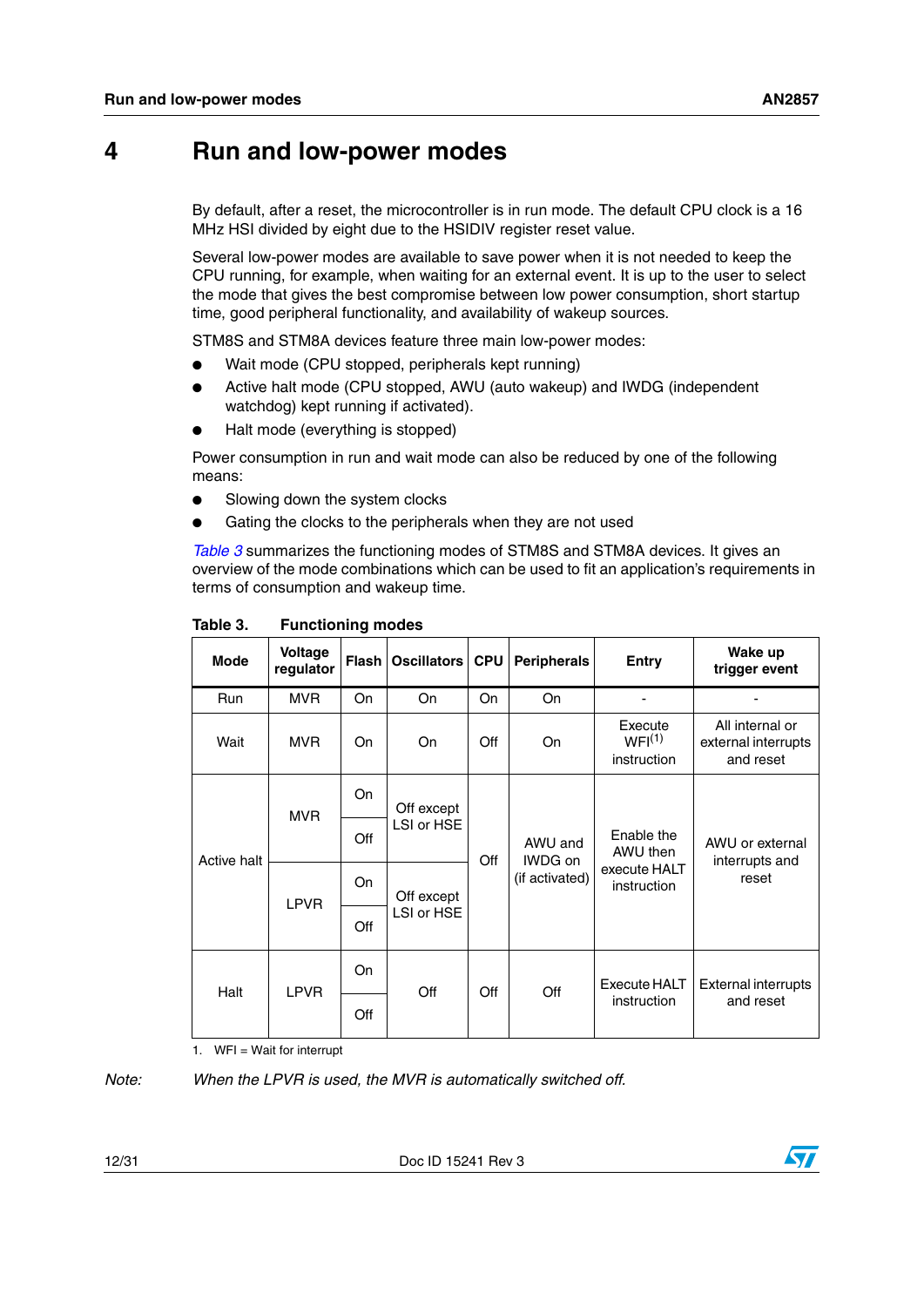# <span id="page-12-0"></span>**4.1 Run mode**

Run mode is the default functioning mode of STM8S and STM8A devices. This mode is used for normal operations and consumes the most power. Use of PCG and low speed clock sources reduce power consumption of the device in run mode.

Clock frequency can be slowed down in several ways. For example, the LSI clock can be used as the  $f_{\text{MASTER}}$  clock. To enable the MCU to run on the LSI clock, the LSI EN option bit must be set. Refer to the STM8S and STM8A datasheets (which are available on *[st.com\)](http://www.st.com)* for more details about the option byte configurations.

# <span id="page-12-1"></span>**4.2 Wait mode**

Wait mode, or more exactly wait for interrupt mode, is designed to reduce STM8S and STM8A device power consumption by switching off the core when it is not used. Wait mode is mainly used when the STM8S or STM8A device is waiting for an external or internal event which allows the program to continue its execution. Instead of waiting for the event in run mode, the device can be switched to wait mode. This mode can be used with PCG and with a low speed clock source to further reduce power consumption of the device.

## <span id="page-12-2"></span>**4.2.1 Entering wait mode**

Wait mode is entered by executing the WFI assembly instruction. This stops the CPU, but, allows other peripherals and the interrupt controller to continue to run.

When entering wait mode, the interrupts are automatically enabled.

### <span id="page-12-3"></span>**4.2.2 Exiting wait mode**

When an internal or external interrupt request occurs, the CPU wakes up from wait mode and resumes processing. This mode offers the lowest wakeup time.

Examples of peripherals or features with interrupts having exit-from-wait capability include:

- $\bullet$  I<sup>2</sup>C
- **USART**
- **SPI**
- **CAN**
- ADC
- **AWU**
- **External interrupt**
- **Timers**
- Clock controller (clock switch execution)

Refer to the STM8S and STM8A reference manual for more details on the functioning of the above peripherals and features. Refer to the STM8S and STM8A datasheets for availability of above peripherals and features on particular devices.

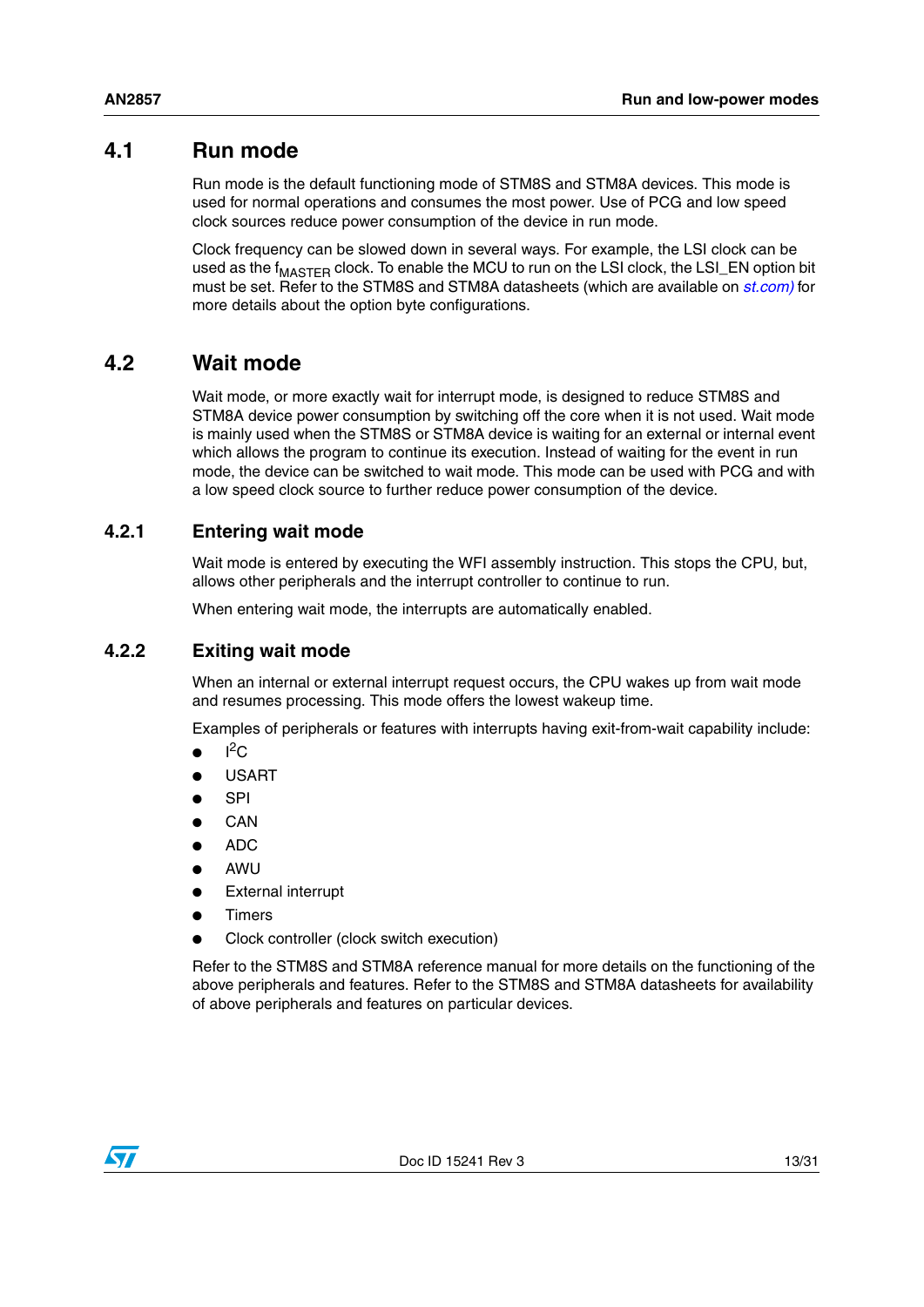## <span id="page-13-0"></span>**4.2.3 Activation level/low-power mode control**

In a very low-power application, the MCU spends most of the time in WFI/halt mode and is woken up (through interrupts) at specific moments to execute particular tasks. Some of these tasks are recurring and short enough to be treated directly in an interrupt service routine (ISR), rather than returning to the main program. In this case, setting the AL bit before going to wait mode, ensures the run time/ISR execution is reduced because the 'context' (core register content) is not saved/restored each time.

In very simple applications, all operations can be executed in ISR only. In more complex applications, an interrupt routine may relaunch the main program by resetting the AL bit.

The activation level/low-power mode control feature works only with wait mode. It is not available for active halt or halt mode.

# <span id="page-13-1"></span>**4.3 Active halt mode**

Active halt mode can be defined as a 'hybrid' mode between run and halt mode. It is composed of two phases:

- Halt phase: In this phase, the MCU is in halt mode except that the AWU unit and the LSI clock are kept running if they are used as the AWU clock source.
- Active phase: In this phase, the MCU is in run mode.

When entering active halt mode, the AWU counters start to run. The AWU interrupt wakes up the CPU at regular programmed intervals. Once the device is in run mode the AWU counters are stopped.

<span id="page-13-2"></span>



In active halt mode during halt phase, the user can choose the regulator (either MVR or LPVR) and the Flash state (either operating or power-down mode). Using the LPVR and putting the Flash in power-down mode reduces power consumption, but, increases wakeup time.

Active halt mode is very useful for reducing average consumption of a battery based application.

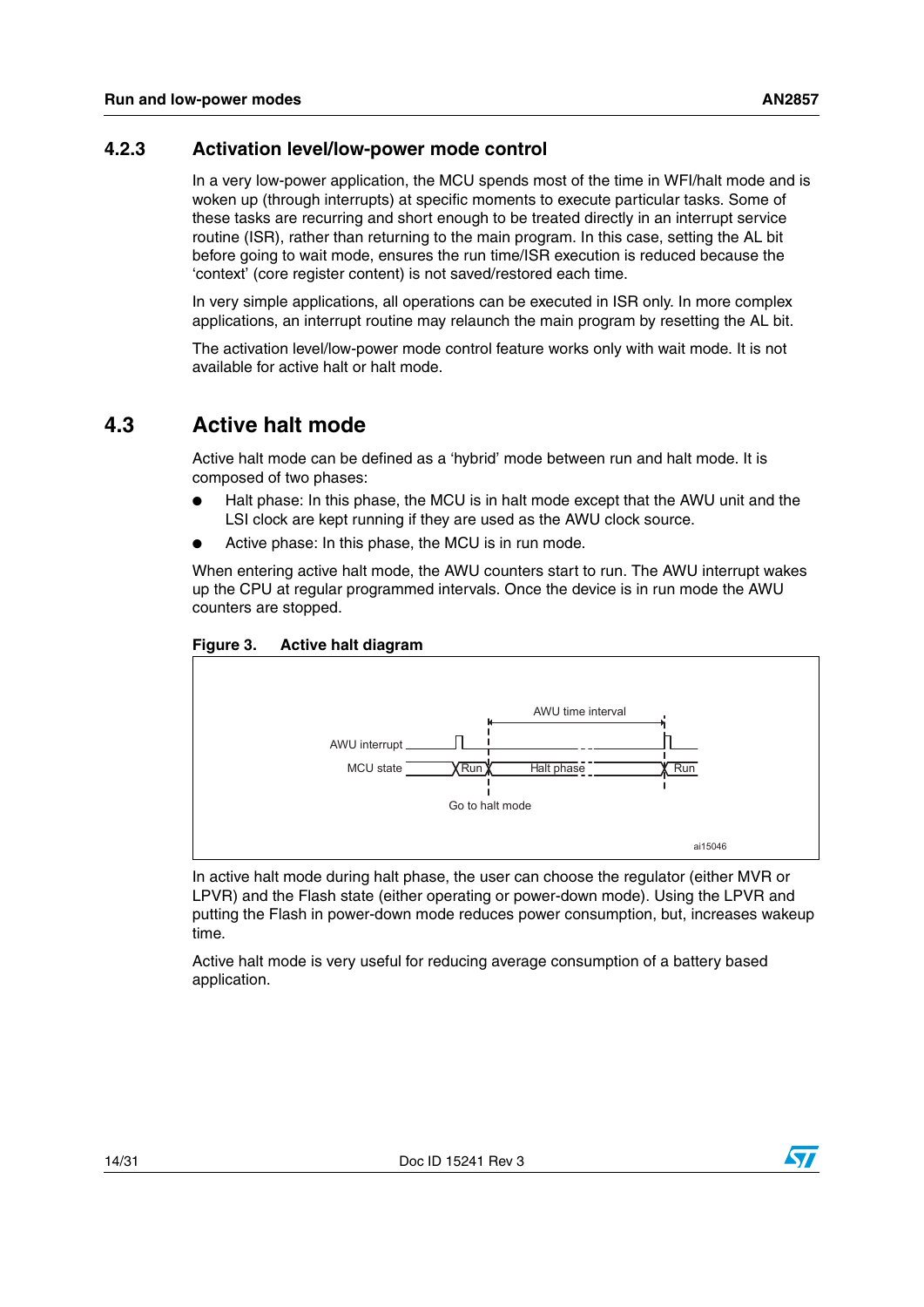| .                 |                    |                                  |                            |  |  |
|-------------------|--------------------|----------------------------------|----------------------------|--|--|
| Voltage regulator | <b>Flash state</b> | Power consumption <sup>(1)</sup> | Wakeup time <sup>(1)</sup> |  |  |
| <b>MVR</b>        | On                 | $***$ **                         | $\star$                    |  |  |
|                   | Off                | $***$                            | $***$                      |  |  |
| <b>LPVR</b>       | On                 | $***$                            | $***$                      |  |  |
|                   | Off                | $\star$                          | $***$                      |  |  |

<span id="page-14-2"></span>Table  $\boldsymbol{\Lambda}$ **Table 4. Active halt mode configuration**

1. The greater the number of stars, the greater the power consumption or the wakeup time.

#### <span id="page-14-0"></span>**4.3.1 Entering active halt mode**

To enter active halt mode, configure and enable the AWU. Then execute the HALT instruction.

*Note: If the IWDG is enabled before the HALT instruction is executed, the device does not switch to halt mode, but, switches to the halt phase of active halt mode. In this case, if the AWU is not enabled, the MCU does not wake up automatically. The MCU wakes up by an IWDG reset or external reset.*

## <span id="page-14-1"></span>**4.3.2 Exiting active halt mode**

Each time an AWU event occurs, the MCU goes into run mode. So, the AWU is used as a wakeup source. However, during active halt mode, the MCU can be woken up by any halt mode wakeup source (see *[Section 4.4: Halt mode](#page-16-0)* for more details about wake-up sources).

#### **Fast clock wakeup**

A fast wakeup time is very important in active halt mode. It supplements the effect of the CPU processing performance by helping to minimize the time the MCU stays in run mode between two periods in low-power mode. Fast wakeup time thus reduces overall average power consumption.

After a wakeup event, device startup is on the clock selected before entering active halt mode. The longest wakeup time is obtained when the clock is an HSE crystal. This is mainly due to the oscillator stabilization time. To reduce this wakeup time, STM8S and STM8A devices offer a feature called 'fast clock wakeup' which allows the device to start automatically on an HSI clock after a wakeup event. The user can decide to switch back to the former clock or stay on the HSI clock.

By default, the fast clock wakeup feature is disabled. To enable it, the FHWU bit of the internal clock register (CLK\_ICKR) must be set before entering low-power mode.

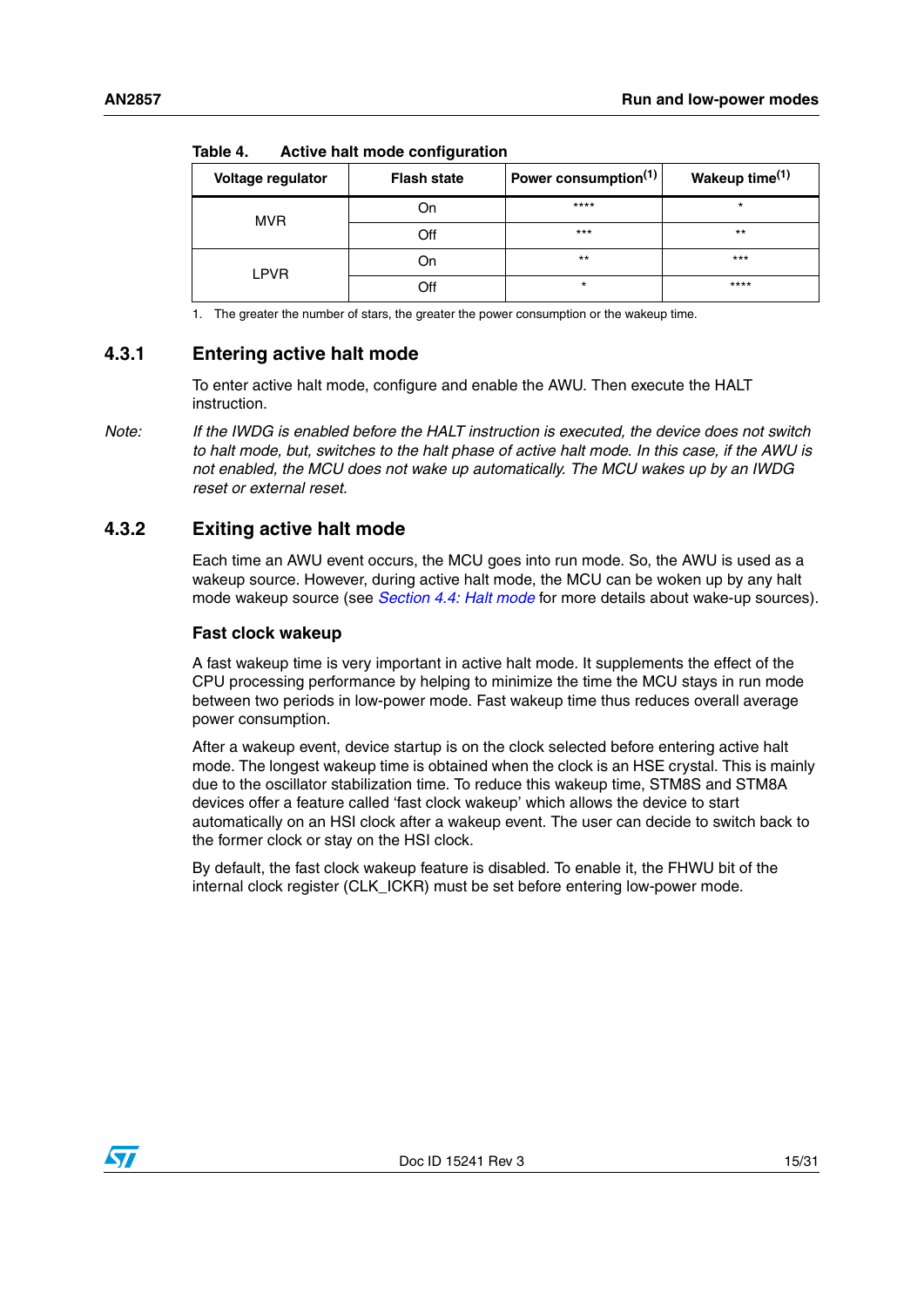## <span id="page-15-0"></span>**4.3.3 Voltage regulator and Flash configuration during halt phase**

When entering active halt mode, the MVR is the default voltage regulator and the Flash is in operating mode.

To use the LPVR, the SWUAH bit of the internal clock register (CLK\_ICKR) has to be set. To put the Flash in power-down mode, the AHALT bit of Flash control register 1 (FLASH\_CR1) must be set.

## <span id="page-15-1"></span>**4.3.4 AWU unit**

The AWU unit is the heart of active halt mode. It generates regular time-spaced interrupts used for waking up the MCU from halt mode. Two clock sources can feed the AWU:

- **LSI** clock
- HSE crystal divided by a prescaler (PRESC) and selected by the option bytes to give an input clock of about 128 kHz.

The AWU counters only run in halt phase of active halt mode. Once a wakeup event occurs, the device wakes up and the counters are stopped. It is impossible to keep the AWU counters running in run mode. When the device enters halt phase again, the counters restart from zero.

The AWU delivers regular time-spaced interrupts in the range 15.625 µs to 30.720 s (for an AWU input clock of about 128 kHz).

The average power consumption of the device  $(I_{TOT})$  in active halt mode can be estimated using *Equation 1*.

#### **Equation 1**

 $I_{TOT} = [(t_{RUN}/ t_{RUN} + t_{AWU}) \times I_{RUN}] + [(t_{AWU}/ t_{RUN} + t_{AWU}) \times I_{AHALT}]$ 

 $t_{AWU}$  is the duration of halt phase of active halt mode. It is the time base of the AWU.

 $I_{\text{RUN}}$  is the consumption in run mode which depends on many factors. Good approximations of this parameter are given in *[Table 5](#page-20-1)* and *[Table 6](#page-20-2)*.

I<sub>AHALT</sub> is the consumption of halt phase of active halt mode. Values given in *[Table 8](#page-22-2)*, *[Table 9](#page-22-3)*, and *[Table 10](#page-22-4)* can be used.

 $t<sub>RUN</sub>$  is the time the MCU spends in run phase between two halt phases. This time can be calculated using *Equation 2*.

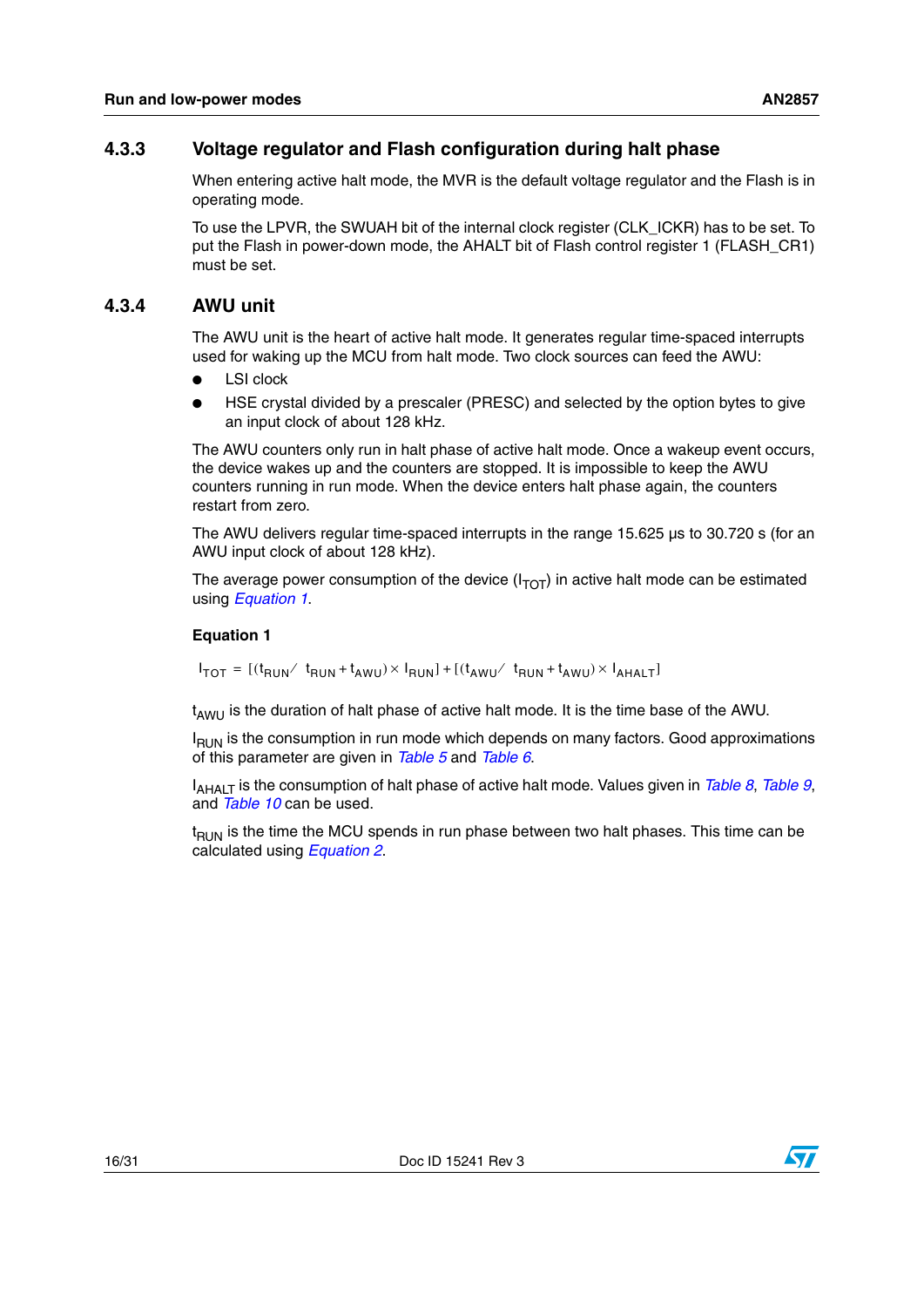#### **Equation 2**

 $t_{\mathsf{RUN}}$  =  $t_{\mathsf{WKUP}}$  +  $t_{\mathsf{CODE}}$  +  $t_{\mathsf{SHDW}}$ 

 $t_{WKL}$  is the time spent waking up the microcontroller and executing the first instruction of the interrupt routine. It depends on the halt phase configuration (regulator used and Flash state). Some typical values for this parameter are given in *[Table 11](#page-24-2)*, *[Table 12](#page-25-1)*, *[Table 13](#page-26-1)*, and *[Table 14](#page-26-2)*.

 $t_{\text{CODF}}$  is the execution time of the user routine. This time depends on the user code implementation.

t<sub>SHDW</sub> is the time taken for entering low-power mode. It depends on the halt phase configuration (regulator used and Flash state). This time includes the context saving.

## <span id="page-16-0"></span>**4.4 Halt mode**

In halt mode, all clocks are stopped while the RAM content and all registers are preserved. In this mode, the MVR regulator is switched off to limit power consumption. Only the LPVR regulator is active.

### <span id="page-16-1"></span>**4.4.1 Entering halt mode**

The MCU enters halt mode when the HALT instruction is executed.

#### <span id="page-16-2"></span>**4.4.2 Exiting halt mode**

Wakeup from halt mode is triggered by an external interrupt, sourced by a GPIO pin configured as an interrupt input or a peripheral interrupt. Interrupts which can wake up the device from halt mode include:

- External interrupt (GPIO)
- CAN receive interrupt
- SPI end of transfer
- $\bullet$  I<sup>2</sup>C interrupt (slave address match)
- **Reset**

## <span id="page-16-3"></span>**4.4.3 Flash configuration during halt mode**

By default, when entering halt mode, the Flash is in power-down mode. To maintain the Flash in operating mode during halt mode the HALT bit of Flash control register 1 (FLASH\_CR1) must be set.

When the Flash is in power-down mode, the power consumption of the device is reduced but the wakeup time increases.

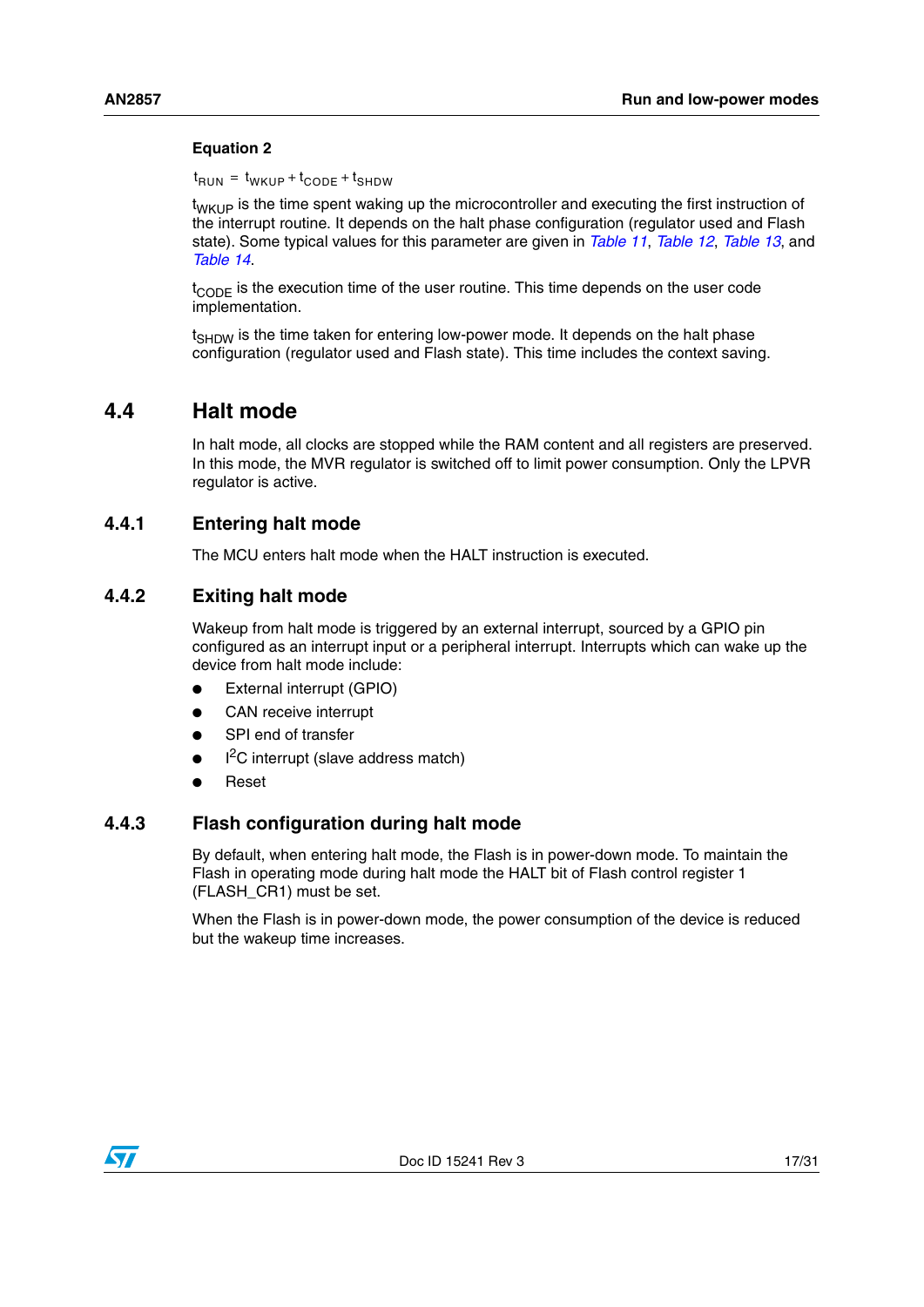# <span id="page-17-0"></span>**5 Power consumption and wakeup time measurements and results**

The following measurements and results aim to highlight the impact of different low-power modes on MCU consumption and wakeup time.

Power consumptions given are typical values measured at 25 °C. They are for guidance only. A zip file containing the software used to take these measurements is attached to this application note. Refer to the electrical characteristics sections of the STM8S and STM8A datasheets for real specifications.

# <span id="page-17-1"></span>**5.1 Power consumption measurements and results**

Power consumption measurements are taken in run mode and low power modes. Results are given in *[Table 5](#page-20-1)* to *[Table 10](#page-22-4)*.

## <span id="page-17-2"></span>**5.1.1 Measurement configuration**

- $V<sub>DDA</sub>$ ,  $V<sub>DDIO1</sub>$ ,  $V<sub>DDIO2</sub>$ , and  $V<sub>DD</sub>$  are connected together to  $V<sub>DD</sub>$
- $V<sub>SSA</sub>$ ,  $V<sub>SSIO1</sub>$ ,  $V<sub>SSIO2</sub>$ , and  $V<sub>SS</sub>$  are connected together to  $V<sub>SS</sub>$
- All ports are set as output low level (single wire interface module, SWIM, is disabled).
- All peripherals are disabled (even if enabled by default)
- If possible, all peripheral clocks are stopped (see the CLK, PCKENRx definition in the STM8S and STM8A reference manual).

Once the device is configured, the MCU is then put into the different functioning modes described in *[Section 4: Run and low-power modes](#page-11-0)*. Measurements are performed on an STM8S208MBT6 in an LQFP80 package. This is the 'super set' of the family which has the highest consumption rates.

#### **Hardware environment**

Run and low-power modes power consumption are measured simultaneously on  $V_{DD}$ ,  $V_{DDIO}$  and  $V_{DDA}$ . The hardware configuration is given in *[Figure 4](#page-18-0)*:  $I_{TOT} = I_{VDD0} + I_{VDD} + I_{VDD}$ IVDDA.

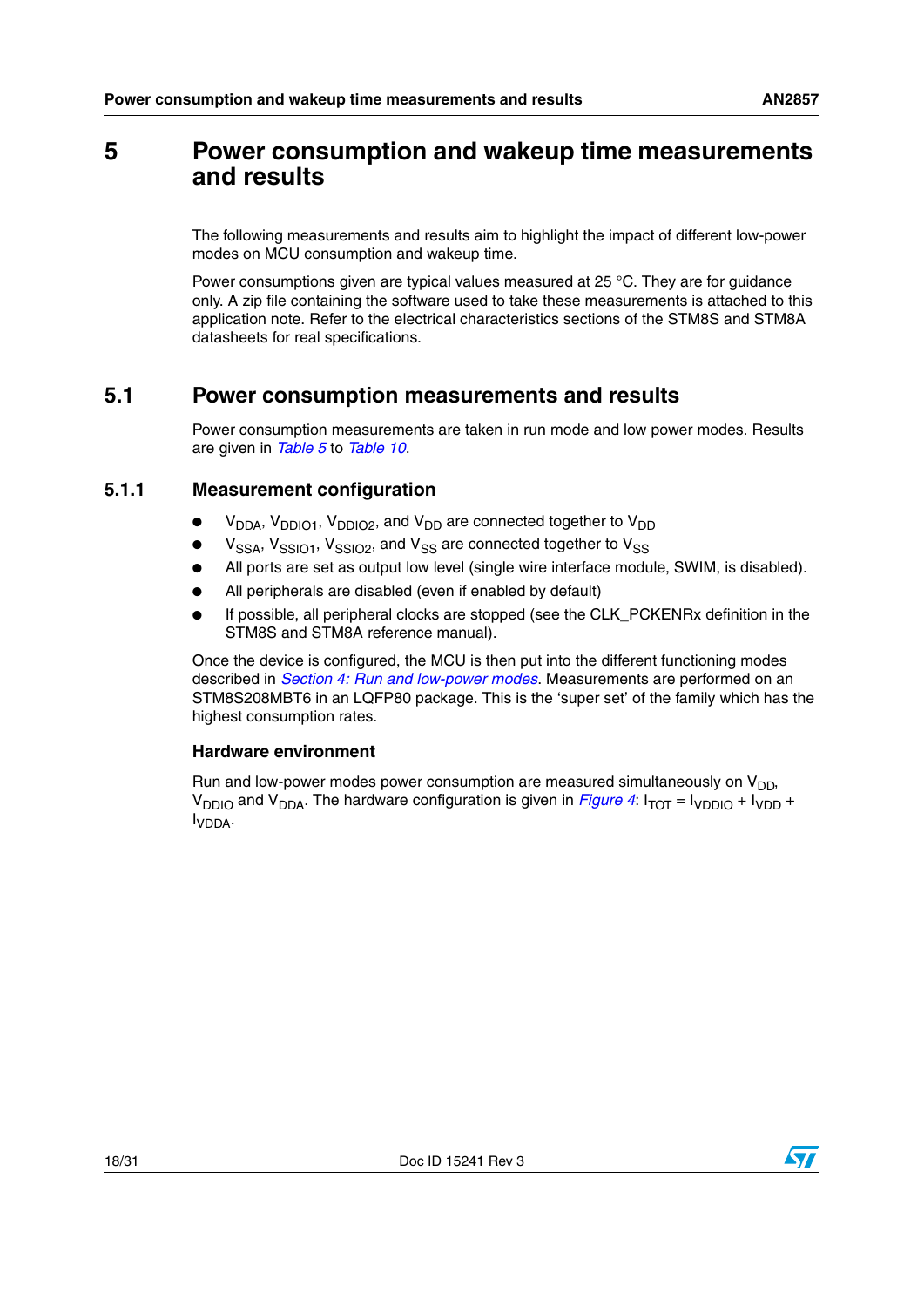<span id="page-18-0"></span>



*[Figure 4](#page-18-0)* does not show the decoupling capacitors for all power supplies. Ceramic decoupling capacitors, with very low parasitc serial resistance, are used for the power measurements. Current leakage through such decoupling capacitors is not visible.

When the power measurements are performed with an external crystal, there is no internal clock division. The crystal is physically changed for each frequency. *[Figure 5](#page-18-1)* shows the crystal oscillator setup.

<span id="page-18-1"></span>



When the power measurements are taken with an external clock, the following configuration is used: The function generator provides a 'SIN' waveform at a given frequency. The wave oscillates from 0 V to 5 V or 3.3 V depending on the supply voltage. As the OSCOUT pin is not used, it is configured like other GPIOs (output push-pull outputting low level).

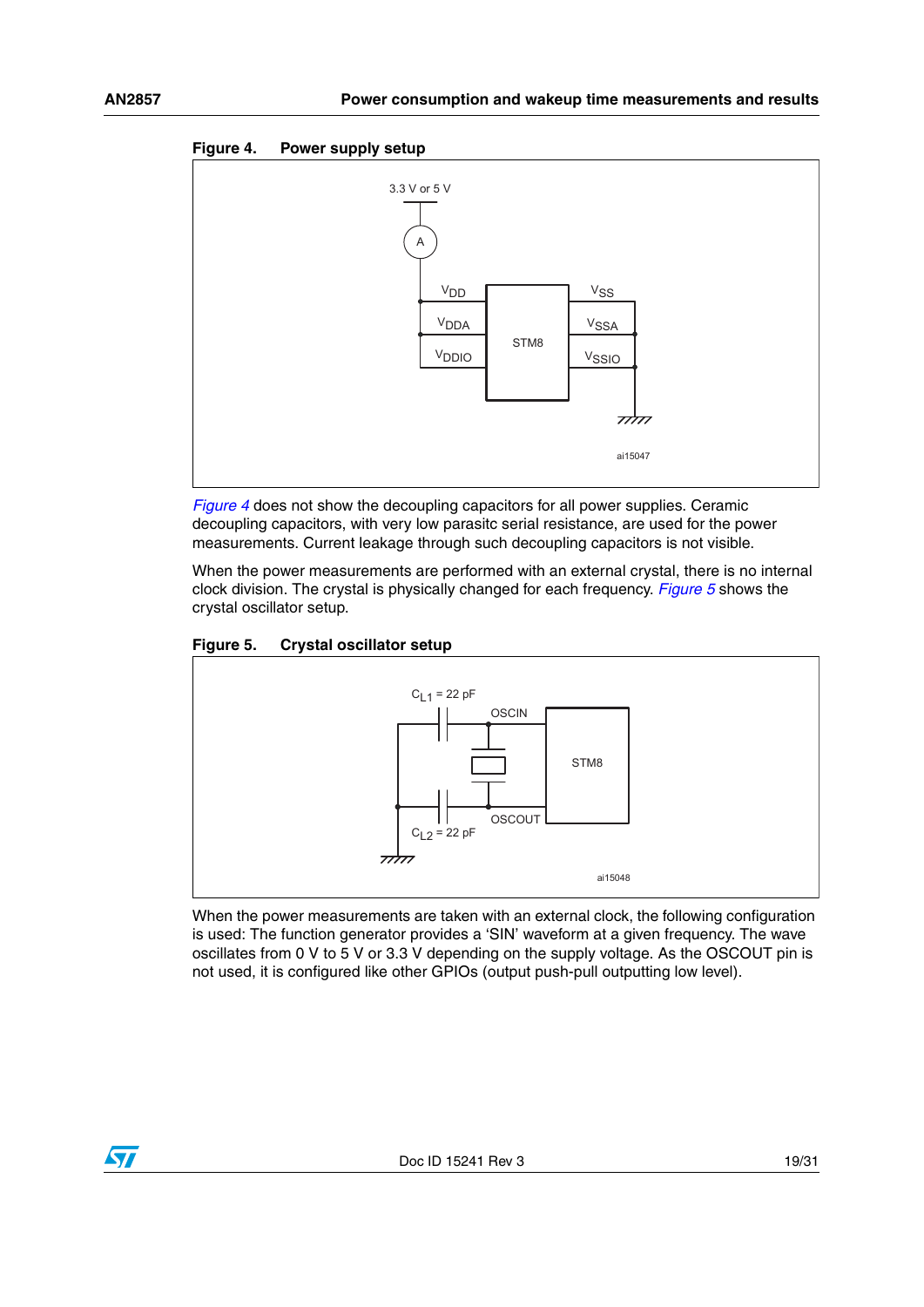#### <span id="page-19-0"></span>**Figure 6. External clock setup**



Selection between the external clock and the crystal oscillator is made by the external clock selection (EXTCLK) option bit. Refer to the option byte sections of the STM8S and STM8A datasheets for more details.

#### **Firmware description for run mode measurements**

Power consumption in run mode depends on several factors which are linked more to the application than to the mode itself. Therefore, it is difficult to give some typical values. For example, consumption in run mode depends on the code executed and the code placement in the memory (the latter because of the pipeline and prefetch buffer).

*[Section 5.1.2: Power consumption results in run mode](#page-20-0)* gives an overview of consumption in run mode with the code executed from Flash and RAM memory. The code starts with the MCU configuration (GPIO, PCG, ...). The MCU then enters an endless loop, executing a sequence of various instructions one hundred times. This is to benefit from the prefetch buffer.

*Note: The same code is executed from Flash and from RAM memory.*

#### **Firmware description for low-power modes measurements**

The code starts with the MCU configuration (GPIO, PCG, Flash mode, and regulator used during the low-power mode). The low-power mode entering instruction is then executed and the microcontroller switches to the corresponding low-power mode. The measurement is taken when the MCU is actually in low-power mode.

For more details about firmware configurations please refer to the zip file which contains the source codes related to this application note.

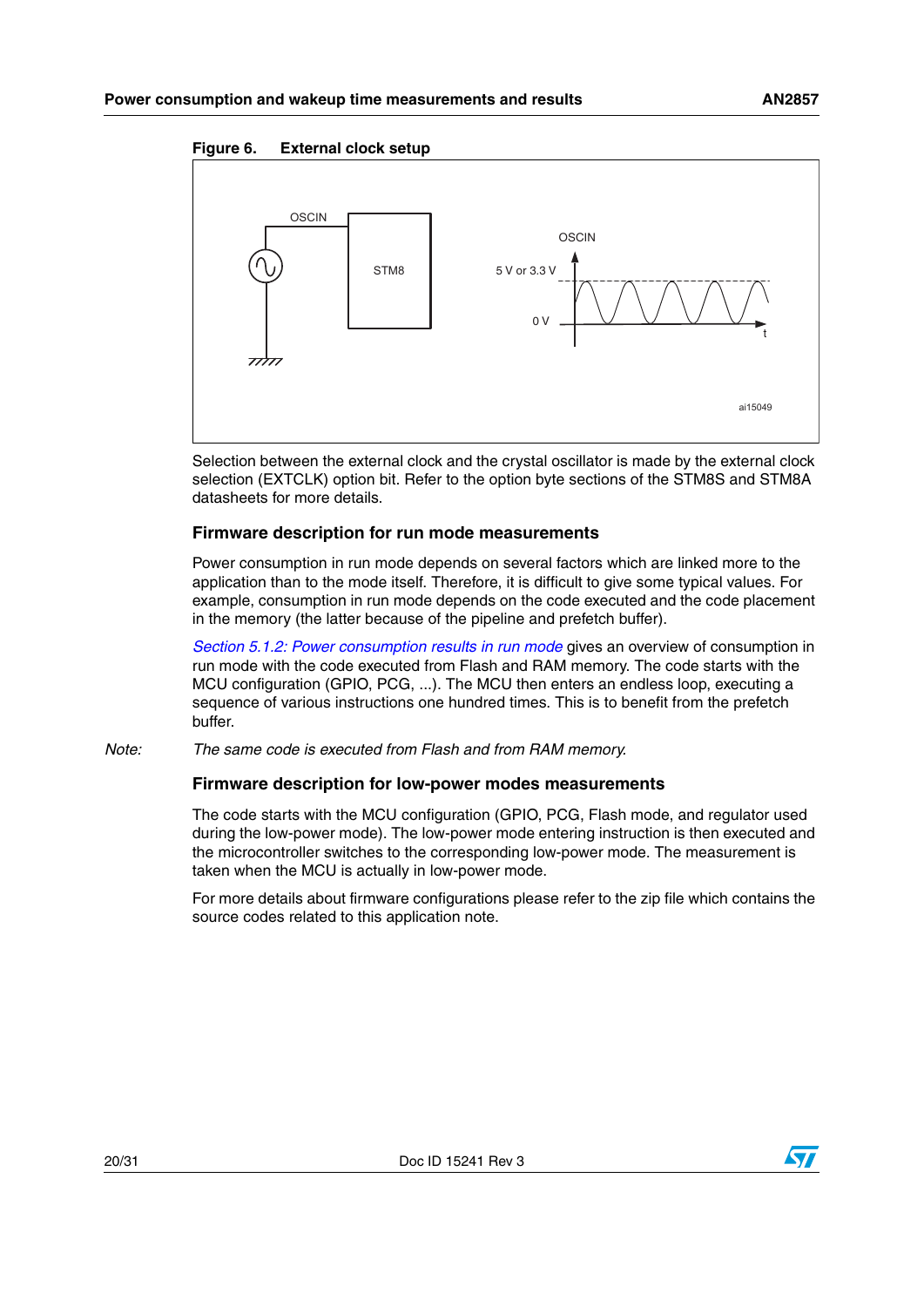# <span id="page-20-0"></span>**5.1.2 Power consumption results in run mode**

<span id="page-20-1"></span>

| Table 5. | Power consumption results in run mode, code executed from Flash |
|----------|-----------------------------------------------------------------|
|          |                                                                 |

| Symbol | <b>Parameter</b>              | <b>Condition</b>                                             | $V_{DD} = 3.3 V$ | $V_{DD} = 5 V$ | <b>Unit</b> |
|--------|-------------------------------|--------------------------------------------------------------|------------------|----------------|-------------|
| Ітот   | Supply current in<br>run mode | <b>HSE</b> crystal<br>$f_{CPU} = f_{MASTER} = 24 MHz$        | 11.0             | 11.4           |             |
|        |                               | <b>HSE</b> external clock<br>$f_{CPU} = f_{MASTER} = 24 MHz$ | 10.8             | 10.8           |             |
|        |                               | <b>HSE</b> crystal<br>$f_{CPU} = f_{MASTER} = 16 MHz$        | 8.4              | 9.0            |             |
|        |                               | <b>HSE</b> external clock<br>$f_{CPU} = f_{MASTER} = 16 MHz$ | 8.2              | 8.2            | mA          |
|        |                               | HSI<br>$f_{CPU} = f_{MASTER} = 16 MHz$                       | 8.1              | 8.1            |             |
|        |                               | HSI<br>$f_{CPU} = f_{MASTER}/128 = 125$ kHz                  | 1.1              | 1.1            |             |
|        |                               | LSI<br>$f_{CPU} = f_{MASTER} = 128$ kHz                      | 0.55             | 0.55           |             |

#### <span id="page-20-2"></span>Table 6. **Power consumption results in run mode, code executed from RAM**

| Symbol           | <b>Parameter</b>              | <b>Condition</b>                                             | $V_{DD} = 3.3 V$ | $V_{DD} = 5 V$ | <b>Unit</b> |
|------------------|-------------------------------|--------------------------------------------------------------|------------------|----------------|-------------|
| $I_{\text{TOT}}$ | Supply current in<br>run mode | <b>HSE</b> crystal<br>$f_{CPU} = f_{MASTER} = 24 MHz$        | 5.2              | 5.6            |             |
|                  |                               | <b>HSE</b> external clock<br>$f_{CPU} = f_{MASTER} = 24 MHz$ | 5.0              | 5.0            |             |
|                  |                               | <b>HSE</b> crystal<br>$f_{CPU} = f_{MASTER} = 16 MHz$        | 3.7              | 4.1            |             |
|                  |                               | <b>HSE</b> external clock<br>$f_{CPU} = f_{MASTER} = 16 MHz$ | 3.5              | 3.5            | mA          |
|                  |                               | <b>HSI</b><br>$f_{CPU} = f_{MASTER} = 16 MHz$                | 3.4              | 3.4            |             |
|                  |                               | <b>HSI</b><br>$f_{CPU} = f_{MASTER}/128 = 125$ kHz           | 1.0              | 1.0            |             |
|                  |                               | <b>LSI</b><br>$f_{CPU} = f_{MASTER} = 128$ kHz               | 0.47             | 0.47           |             |

*Note: The results given above are different from those in the datasheets because a different reference code is used. The reference code used for Flash and RAM execution is the same.*

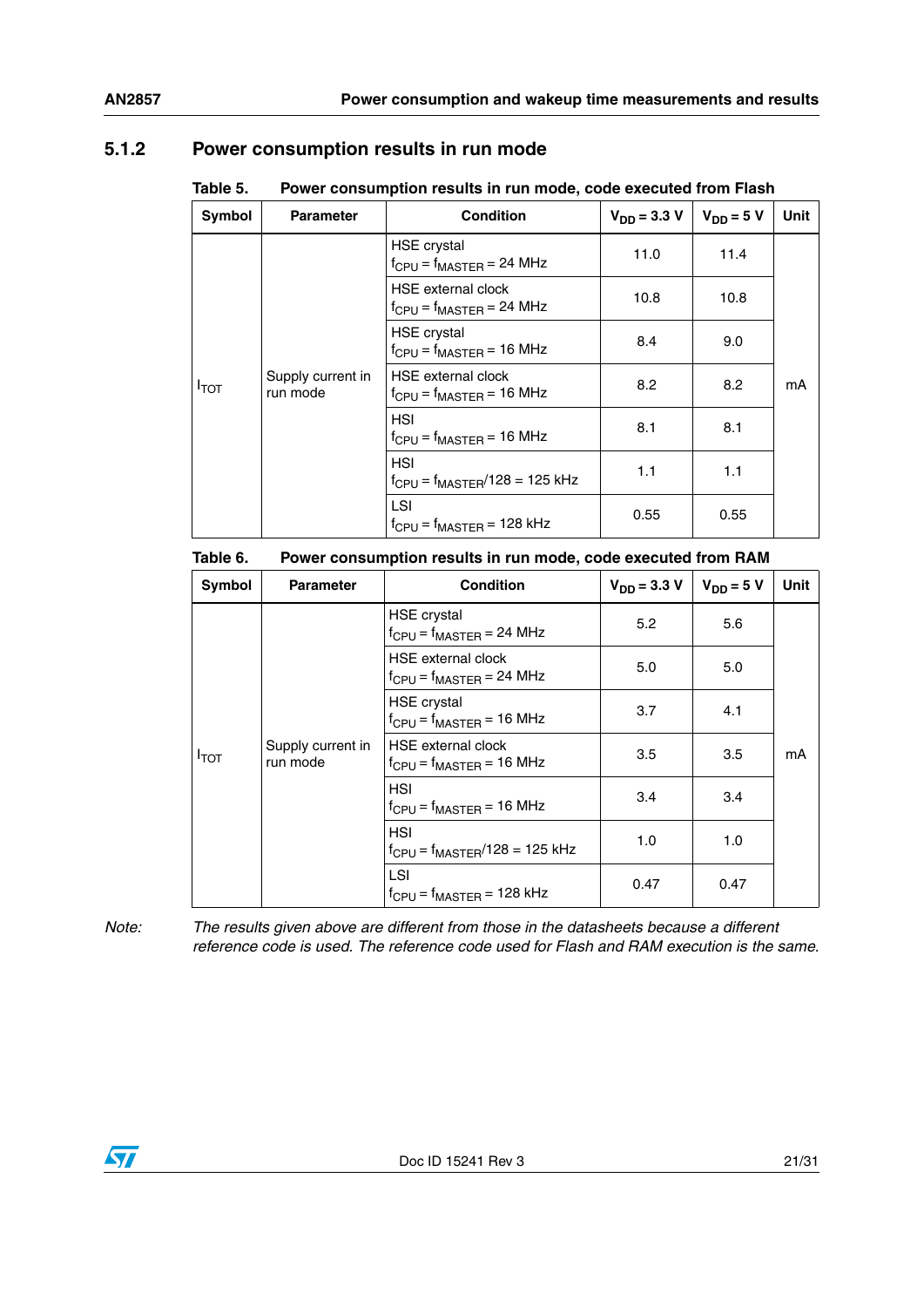#### **Observations**

- Power consumption increases with clock frequency ( $f_{\text{MASTER}}$ ).
- When the code is executed from RAM, the code execution time is longer than when the code is executed from Flash.
- Consumption does not depend on the supply voltage when an internal clock is used (HSI or LSI). This is because the internal oscillators are supplied by the internal 1.8 V.
- The effect of memory placement is not shown in *[Table 5](#page-20-1)* and *[Table 6](#page-20-2)*. However, if the size of a loop is smaller than the size of a memory block, placing the loop in the same memory block can reduce power consumption. In this case, only one block of memory is active.
- The effect of the instruction executed is not shown in *[Table 5](#page-20-1)* and *[Table 6](#page-20-2)*. However, consumption in run mode depends on the executed instruction and the operands of this instruction. Examples of instructions which do not consume at a high rate include: INC A and NOP. Examples of instructions which consume at a high rate include LD (from Flash) and ADD A, #\$01.
- Consumption of the crystal oscillator is about:
	- 5 V: 0.6 mA
	- 3.3 V: 0.3 mA

## <span id="page-21-0"></span>**5.1.3 Power consumption results in wait mode**

| Symbol           | <b>Parameter</b>               | <b>Condition</b>                                             | $V_{DD} = 3.3 V$ | $V_{DD} = 5 V$ | Unit |
|------------------|--------------------------------|--------------------------------------------------------------|------------------|----------------|------|
| $I_{\text{TOT}}$ | Supply current in<br>wait mode | HSE crystal<br>$f_{CPU} = f_{MASTER} = 24 MHz$               | 2.0              | 2.4            |      |
|                  |                                | <b>HSE</b> external clock<br>$f_{CPU} = f_{MASTER} = 24 MHz$ | 1.8              | 1.8            |      |
|                  |                                | <b>HSE</b> crystal<br>$f_{CPU} = f_{MASTER} = 16 MHz$        | 1.6              | 2.0            | mA   |
|                  |                                | <b>HSE</b> external clock<br>$f_{CPU} = f_{MASTER} = 16 MHz$ | 1.4              | 1.4            |      |
|                  |                                | <b>HSI</b><br>$f_{CPU} = f_{MASTER} = 16 MHz$                | 1.2              | 1.2            |      |
|                  |                                | <b>HSI</b><br>$f_{CPU} = f_{MASTER}/128 = 125$ kHz           | 1.0              | 1.0            |      |
|                  |                                | LSI<br>$f_{CPU} = f_{MASTER} = 128$ kHz                      | 0.50             | 0.50           |      |

#### <span id="page-21-1"></span>Table 7. **Power consumption results in wait mode**

#### **Observations:**

- Power consumption increases with clock frequency ( $f<sub>FMASTER</sub>$ ).
- Consumption does not depend on the supply voltage when an internal clock is used (HSI or LSI). This is because the internal oscillators are supplied by the internal 1.8 V.
- Consumption of the crystal oscillator is about:
	- 5 V: 0.6 mA
	- 3.3 V: 0.3 mA

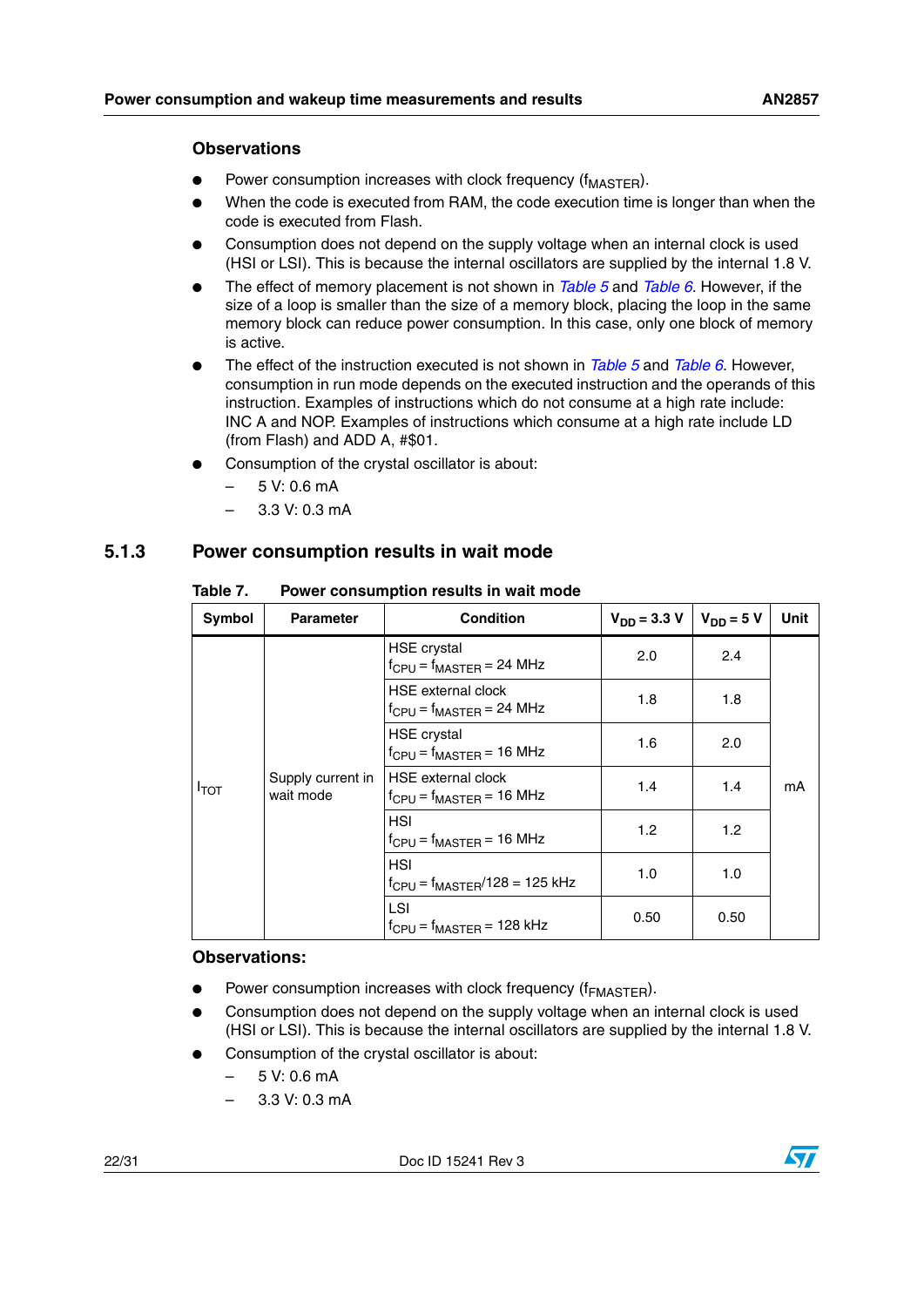## <span id="page-22-0"></span>**5.1.4 Power consumption results in active halt mode**

These measurements are taken when the device is in halt phase of active halt mode.

|                            | <b>Parameter</b>                 | Condition                                             | $V_{DD} = 3.3 V   V_{DD} = 5 V$ |     | Unit I |    |
|----------------------------|----------------------------------|-------------------------------------------------------|---------------------------------|-----|--------|----|
| Symbol                     |                                  | <b>Clock</b>                                          | <b>Flash</b>                    |     |        |    |
|                            |                                  | HSE crystal 24 MHz                                    | On                              | 700 | 1260   |    |
| $I_{\text{TOT}}$<br>phase) |                                  | $f_{AWU}$ = 24 MHz/PRSC = 128 kHz                     | Off                             | 640 | 1200   |    |
|                            | Supply current<br>in active halt | HSE crystal 16MHz                                     | On                              | 600 | 1000   | μA |
|                            |                                  | $f_{AWU}$ = 16 MHz/PRSC = 128 kHz                     | Off                             | 540 | 940    |    |
|                            |                                  | HSE crystal 8 MHz<br>$f_{AWU} = 8 MHz/PRSC = 128 kHz$ | On                              | 500 | 1040   |    |
|                            | mode (halt                       |                                                       | Off                             | 440 | 980    |    |
|                            |                                  | HSE crystal 4 MHz                                     | On                              | 460 | 970    |    |
|                            |                                  | $f_{AWU} = 4 MHz/PRSC = 128 kHz$                      | Off                             | 400 | 910    |    |
|                            |                                  | LSI 128 kHz                                           | On                              | 200 | 200    |    |
|                            |                                  | $f_{AWU}$ = 128 kHz                                   | Off                             | 140 | 140    |    |

<span id="page-22-2"></span>

| Table 8. | Power consumption results in active halt mode (MVR on LPVR off) |  |
|----------|-----------------------------------------------------------------|--|
|          |                                                                 |  |

<span id="page-22-3"></span>

| Table 9. | Power consumption results in active halt mode (MVR off LPVR on) |  |  |  |  |
|----------|-----------------------------------------------------------------|--|--|--|--|
|----------|-----------------------------------------------------------------|--|--|--|--|

| Symbol      | <b>Parameter</b>                 | <b>Condition</b>    | $V_{DD} = 3.3 V$ | $V_{DD} = 5$ | Unit |    |
|-------------|----------------------------------|---------------------|------------------|--------------|------|----|
|             |                                  | <b>Clock</b>        | Flash            |              |      |    |
|             | Supply current<br>in active halt | LSI 128 kHz         | On               | 66           | 68   | μA |
| <b>ITOT</b> | mode (halt<br>phase)             | $f_{AWU} = 128$ kHz | Off              | 9            | 11   |    |

# <span id="page-22-1"></span>**5.1.5 Power consumption results in halt mode**

#### <span id="page-22-4"></span>Table 10. Power consumption results in halt mode (MVR off LPVR on)

| <b>Symbol</b>           | <b>Parameter</b>         | <b>Condition</b>        | $V_{DD} = 3.3 V$ | $V_{DD} = 5 V$ Unit |    |
|-------------------------|--------------------------|-------------------------|------------------|---------------------|----|
|                         | Supply<br>current in     | Flash in operating mode | 61.5             | 63.5                | μA |
| <b>TOT</b><br>halt mode | Flash in power-down mode | 4.5                     | 6.5              |                     |    |

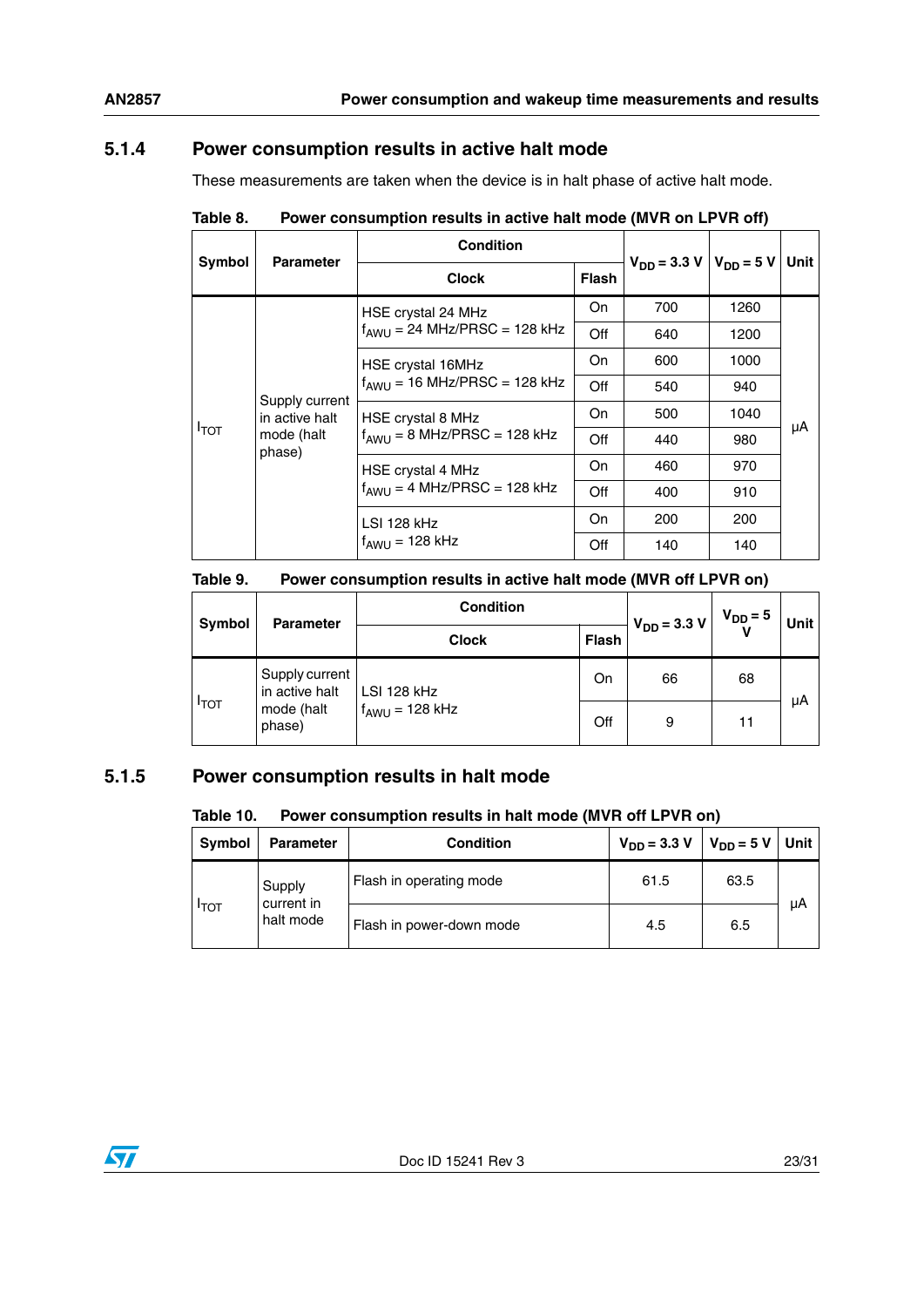### <span id="page-23-0"></span>**5.1.6 Conclusions**

Power consumption depends on:

- Supply voltage
- **Clock frequency**

The results presented in this section, show that the functioning mode (run, wait, active halt and halt) of the MCU impacts consumption and can greatly reduce it.

For active halt and halt mode, the user can choose which regulator to be used (MVR or LPVR) and the Flash state (operating mode or power-down mode). Using the results presented in *[Section 5.1: Power consumption measurements and results](#page-17-1)*, consumption is estimated as follows:

- MVR: About 135 uA
- Flash: About 60 uA
- $AWU + LSI$ : About 4  $\mu$ A

# <span id="page-23-1"></span>**5.2 Wakeup time measurements and results**

Wakeup time measurements are taken in low-power modes. Results are given in *[Table 11](#page-24-2)* to *[Table 14](#page-26-2)*.

The wake-up time is measured from the interrupt event to the first instruction execution in the interrupt routine. *[Figure 7](#page-24-3)* explains the wakeup time measurement.

*Note: In the STM8S and STM8A datasheets the wake-up time is not defined in the same way. it does not include the fetch of the interrupt vector.*

### <span id="page-23-2"></span>**5.2.1 Measurement configuration**

#### **Hardware environment**

The following hardware configuration is used to measure the MCU wakeup time: one pin of the microcontroller is used as an interrupt input pin. Another pin is used as an output pin. The CPU clock is outputted on the CLK\_CCO pin. These three pins are monitored on an oscilloscope.

#### **Firmware description**

The code starts with the MCU configuration. One pin (PB5) is configured as an input interrupt. After configuration, the MCU switches into low-power mode. When an external interrupt is triggered, the MCU wakes up, and executes the interrupt routine. The interrupt routine causes a pin (PB1) to toggle.

*Note: The results given in this section take into account the interrupt latency times because they include the time between the external event occurring and the first instruction of the interrupt routine being executed.*

The code executed in the interrupt routine is described below:

ld A,#\$02 ld \$5005,A ld A,#\$00

ld \$5005,A

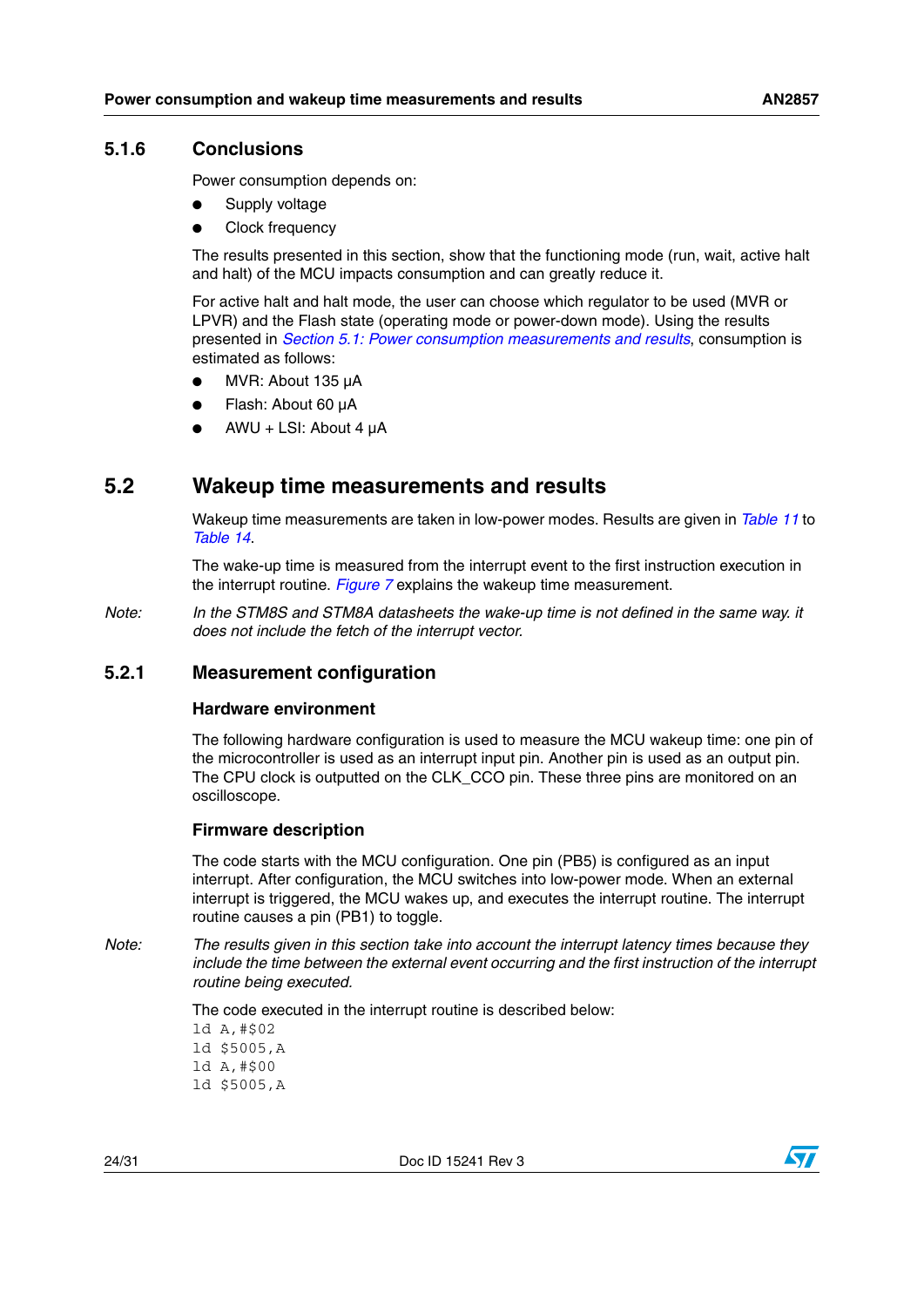

#### <span id="page-24-3"></span>**Figure 7. Wakeup time measurement diagram**

### <span id="page-24-0"></span>**5.2.2 Wakeup time results**

In most of cases, power supply voltage has no effect on wakeup time. The minus sign (-) in *[Table 11](#page-24-2)* to *[Table 14](#page-26-2)* below indicates that the wakeup time is the same for both power supply voltages.

### <span id="page-24-1"></span>**5.2.3 Wakeup time results in wait mode**

The wakeup time from wait mode is not always the same because the wakeup event is synchronized with the CPU clock. The variation range is about one period of the CPU clock. Data given in *[Table 11](#page-24-2)* are maximum values.

| Symbol                                                   | <b>Parameter</b>                                     | <b>Condition</b>                                      | $V_{DD} = 3.3 V^{(1)}$ | $V_{DD} = 5 V$ | <b>Unit</b> |
|----------------------------------------------------------|------------------------------------------------------|-------------------------------------------------------|------------------------|----------------|-------------|
| Wakeup time<br>from wait<br>t <sub>WU(WFI)</sub><br>mode |                                                      | <b>HSE</b> crystal<br>$f_{CPU} = F_{MASTER} = 24 MHz$ |                        | 1.0            |             |
|                                                          |                                                      | <b>HSE</b> crystal<br>$f_{CPU} = F_{MASTER} = 16 MHz$ |                        | 0.75           |             |
|                                                          | <b>HSE</b> crystal<br>$f_{CPU} = F_{MASTER} = 8 MHz$ |                                                       | 1.4                    |                |             |
|                                                          |                                                      | <b>HSE</b> crystal<br>$f_{CPU} = F_{MASTER} = 4 MHz$  |                        | 2.7            | μs          |
|                                                          |                                                      | <b>HSI</b><br>$f_{CPU} = F_{MASTER} = 16 MHz$         |                        | 0.75           |             |
|                                                          |                                                      | <b>HSI</b><br>$f_{CPU} = F_{MASTER}/128 = 125$ kHz    |                        | 80             |             |
|                                                          |                                                      | LSI<br>$f_{CPU} = F_{MASTER} = 128$ kHz               |                        | 94             |             |

<span id="page-24-2"></span>Table 11. **Wakeup time results in wait mode** 

1. The minus sign (-) indicates that the wakeup time is the same as for  $V_{DD} = 5$  V.

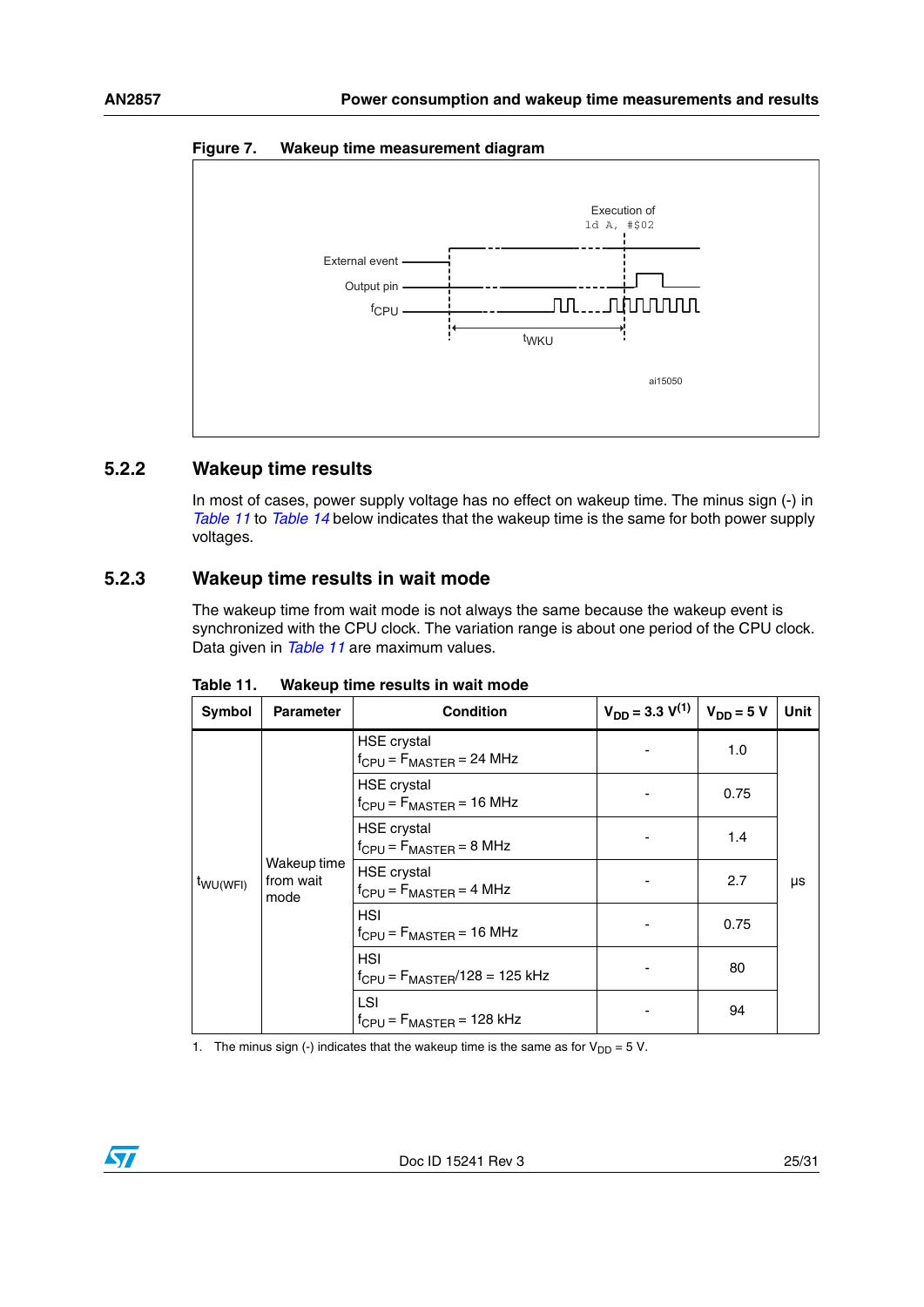#### **Observations**

When no wait state is added, wakeup time from wait mode is linked only to the  $f_{\text{MASTER}}$ and to the  $f_{\text{CPI}}$  clock frequencies. Wakeup time from wait mode can be calculated using *Equation 3* and *Equation 4*.

#### **Equation 3**

 $t_{\text{WU(WFI)}min}$  = (2  $\times$  1/  $f_{\text{MASTER}}$ ) + (9  $\times$  1/  $f_{\text{CPU}}$ )

#### **Equation 4**

 $t_{\textsf{WU(WFI)max}}$  = (2  $\times$  1/  $f_{\textsf{MASTER}}$ ) + (10  $\times$  1/  $f_{\textsf{CPU}}$ )

The wakeup time at 24 MHz is longer than at 16 MHz. This is because the wait state has to be introduced for accessing the Flash memory.

### <span id="page-25-0"></span>**5.2.4 Wakeup time results in active halt mode**

For active halt mode measurements, the AWU clock is always LSI. In *[Table 12](#page-25-1)* and *[Table 13](#page-26-1)* below, the clock in the 'Condition/Clock' column is the clock used before entering active halt mode.

The wakeup time from active halt mode is not always the same due to a sampling effect, similar to that for wait mode. The variation range is about one period of the AWU clock (7.8125 µs). Data given in *[Table 12](#page-25-1)* and *[Table 13](#page-26-1)* are maximum values which include sampling of the AWU clock cycle.

| Symbol                                                            | <b>Parameter</b> | <b>Condition</b>               |                                  | $V_{DD} = 3.3 V^{(1)}$ | $V_{DD} = 5 V$ | <b>Unit</b> |
|-------------------------------------------------------------------|------------------|--------------------------------|----------------------------------|------------------------|----------------|-------------|
|                                                                   |                  | <b>Clock</b>                   | <b>Others</b>                    |                        |                |             |
|                                                                   |                  | <b>HSI</b>                     | Flash on                         |                        | 9              |             |
| Wakeup<br>time from<br>$t_{\text{WU(AH)}}$<br>active halt<br>mode |                  | (16 MHz)                       | Flash off                        |                        | 11             |             |
|                                                                   |                  | <b>HSE</b><br>(16 MHz crystal) | Fast CLK wakeup on<br>Flash off  |                        | 11             |             |
|                                                                   |                  |                                | Fast CLK wakeup off<br>Flash off | 394                    | 543            | μs          |
|                                                                   |                  | <b>HSE</b><br>(4 MHz crystal)  | Fast CLK wakeup on<br>Flash off  |                        | 11             |             |
|                                                                   |                  |                                | Fast CLK wakeup off<br>Flash off | 1627                   | 1274           |             |

<span id="page-25-1"></span>Table 12. **Wakeup time results in active halt mode (MVR)** 

1. The minus sign (-) indicates that the wakeup time is the same for  $V_{DD} = 5 V$ .

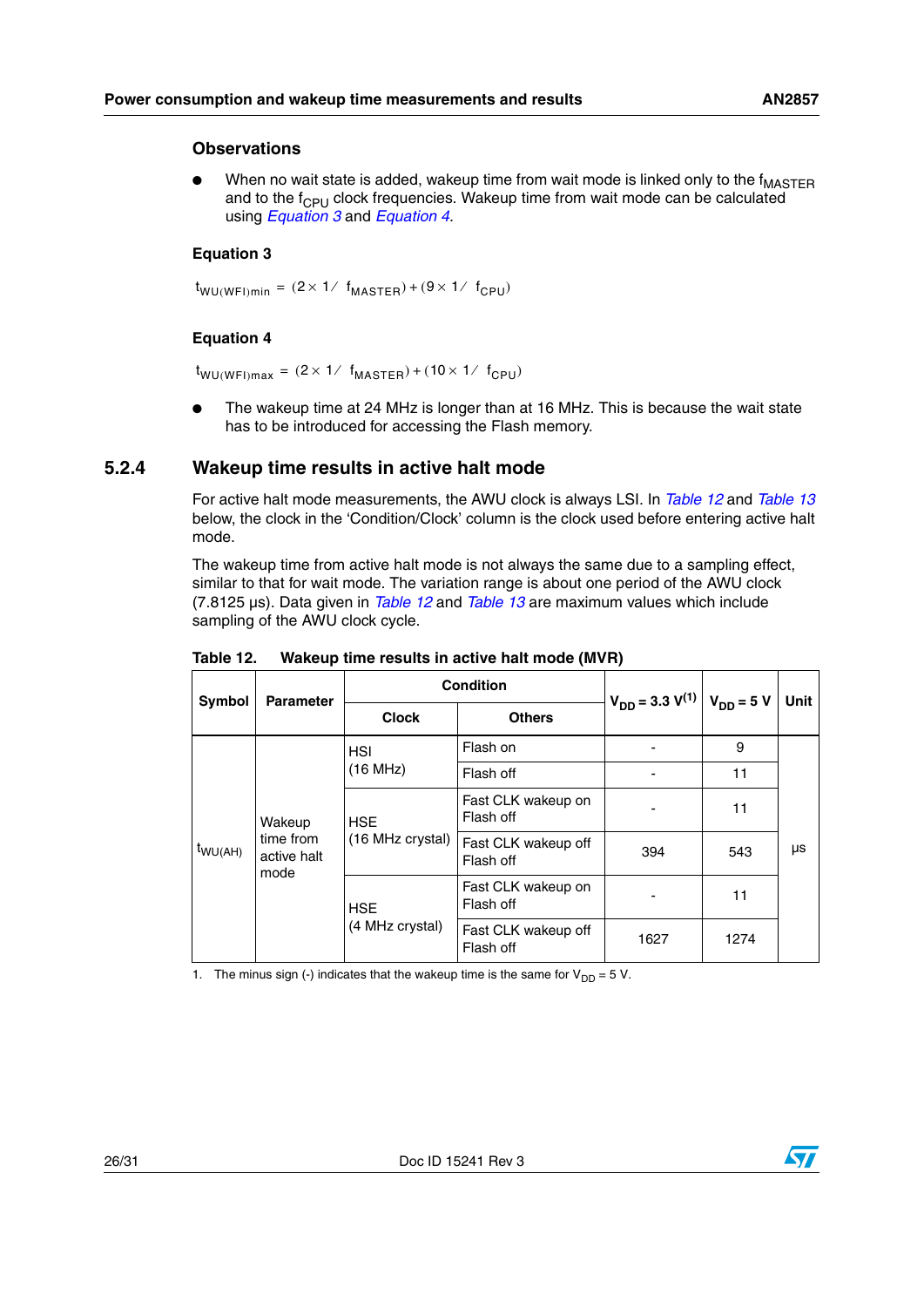| Symbol       |                     | <b>Condition</b><br><b>Parameter</b> |               | $V_{DD} = 3.3 V^{(1)}$   |                | <b>Unit</b> |
|--------------|---------------------|--------------------------------------|---------------|--------------------------|----------------|-------------|
|              |                     | <b>Clock</b>                         | <b>Others</b> |                          | $V_{DD} = 5 V$ |             |
|              | Wakeup<br>time from | <b>HSI</b>                           | Flash on      | ٠                        | 56             |             |
| $t_{WU(AH)}$ | active halt<br>mode | (16 MHz)                             | Flash off     | $\overline{\phantom{a}}$ | 58             | μs          |

<span id="page-26-1"></span>Table 13. **Wakeup time results in active halt mode (LPVR)** 

1. The minus sign (-) indicates that the wakeup time is the same for  $V_{DD} = 5$  V.

#### **Observations**

- When fast clock wakeup is enabled, wakeup time always equals HSI wakeup time because the MCU automatically wakes up on HSI.
- When the wakeup clock is the HSE crystal, wakeup time is very long and depends on the supply voltage and the crystal used. This is due to the stabilization time of the oscillator. This long wakeup time can be avoided by:
	- Using the fast clock wakeup feature.
	- Programing a shorter stabilization time in the HSECNT option byte (refer to the option bytes section of the STM8S and STM8A datasheets). By default, a delay of 2048 oscillator cycles is inserted before the clock signal is released (the default value of 2048 oscillator cycles is used in the above measurements).
- Data for 'HSE crystal/Flash on' are not given in *[Table 12](#page-25-1)* because the wakeup time of the Flash is always the same. The wakeup time of the Flash is about  $2 \mu s$ .
- The wakeup time of the MVR is about 50  $\mu$ s.

## <span id="page-26-0"></span>**5.2.5 Wakeup time results in halt mode**

#### <span id="page-26-2"></span>Table 14. **Wakeup time results in halt mode (LPVR)**

| Symbol<br><b>Parameter</b> |                     | <b>Condition</b> |               | $V_{DD} = 3.3 V$ | $V_{DD} = 5 V$ | Unit |
|----------------------------|---------------------|------------------|---------------|------------------|----------------|------|
|                            |                     | <b>Clock</b>     | <b>Others</b> |                  |                |      |
|                            | Wakeup<br>time from | <b>HSI</b>       | Flash on      |                  | 52             |      |
| $t_{WU(H)}$<br>halt mode   | (16 MHz)            | Flash off        |               | 54               | μs             |      |

#### **Observations**

- The wakeup time of the Flash is about 2  $\mu$ s (the same as for active halt mode).
- The wakeup time in halt mode (LPVR) is shorter than in active halt mode (see *[Table 12](#page-25-1)*). Note that the data in *[Table 12](#page-25-1)* include one AWU clock cycle sampling delay.

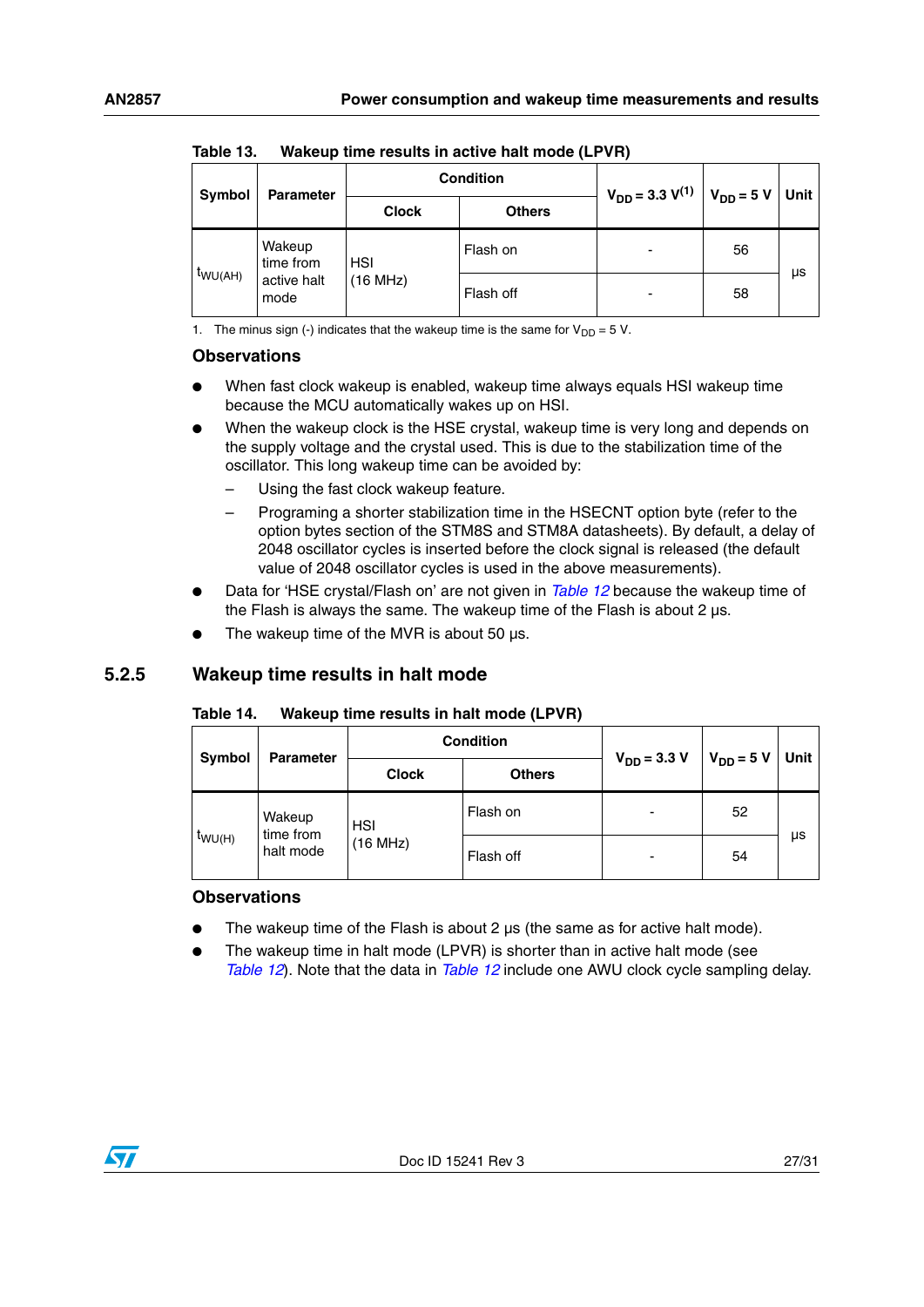## <span id="page-27-0"></span>**5.2.6 Conclusions**

The global wakeup time of the device can be viewed as the sum of the following:

- Wakeup time of the main voltage regulator (if it is switched off during the low-power mode).
- Stabilization time of the oscillator (if it is switched off during the low-power mode).
- Wakeup time of the Flash memory (if it is switched off during the low-power mode).
- Interrupt latency for the wake up event trigger.

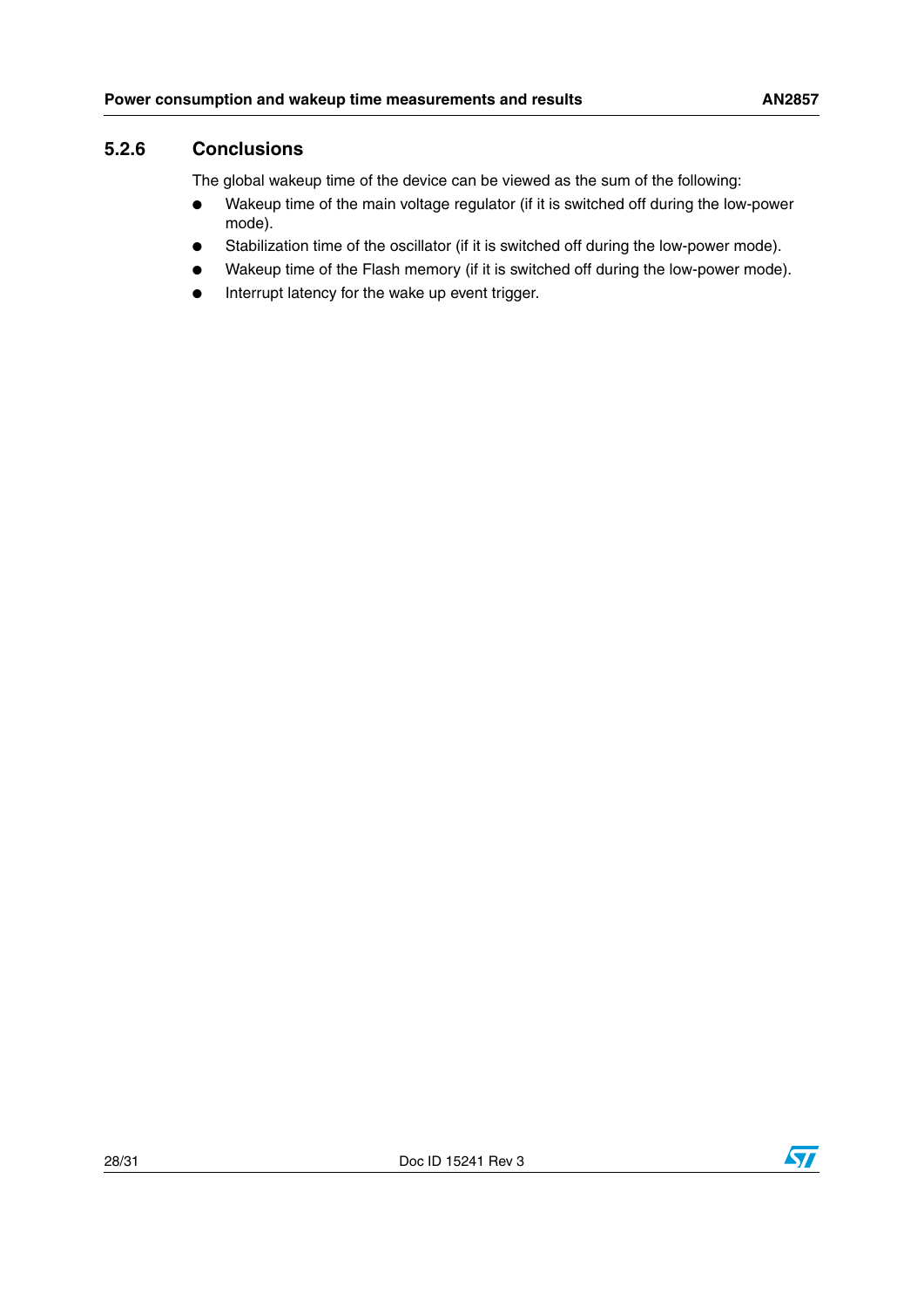# <span id="page-28-0"></span>**6 Power management tips**

# <span id="page-28-1"></span>**6.1 Rules to help minimize power consumption**

- Switch off all unused peripherals (peripherals are switched off by default except the USART, LINUART and SWIM) and use the PCG feature (through the CLK\_PCKENRx registers) to disable the clock provided to the unused peripherals (the clock is provided by default). Refer to *[Section 3.2: Clock configuration and power management](#page-10-0)* for more details.
- In run mode, if the size of a loop is smaller than the size of a block, the loop code must be located in one block.
- All unused port pins should be configured as output low level. Do not leave any unused I/O pin configured as a floating input which could lead to useless high consumption.
- Use wait mode if you need external interrupt capability in low-power mode and if some peripherals have to remain active.
- Use the appropriate  $V_{DD}$  value because the higher the  $V_{DD}$  value, the more power is consumed.
- Use the minimum possible frequency for your application. The eight CPU prescalers and four HSI prescalers allow the required frequency value to be fitted to the application.

# <span id="page-28-2"></span>**6.2 Choosing the optimal low-power mode for an application**

- Application powered by a battery where the MCU is in sleep mode most of the time:
	- If the MCU is woken up due to external events, no time tracking is necessary and power consumption has to be as low as possible. In this case, halt mode is advised to extend battery life as much as possible.
	- Active halt mode with AWU is advised if the application does not depend on external events but needs a non accurate periodic wakeup.
- Application powered by a battery where the MCU is awake most of the time:
	- Active halt mode is advised if the MCU has to perform a few periodic actions during which no peripheral has to stay on.
	- Wait mode is advised if at least one peripheral has to stay on all the time and an interrupt can wake up the MCU.
- Application supplied by mains but where consumption is critical:
	- Run mode, with a clock prescaler adapted to the application requirement, is advised if the MCU has to run all the time.

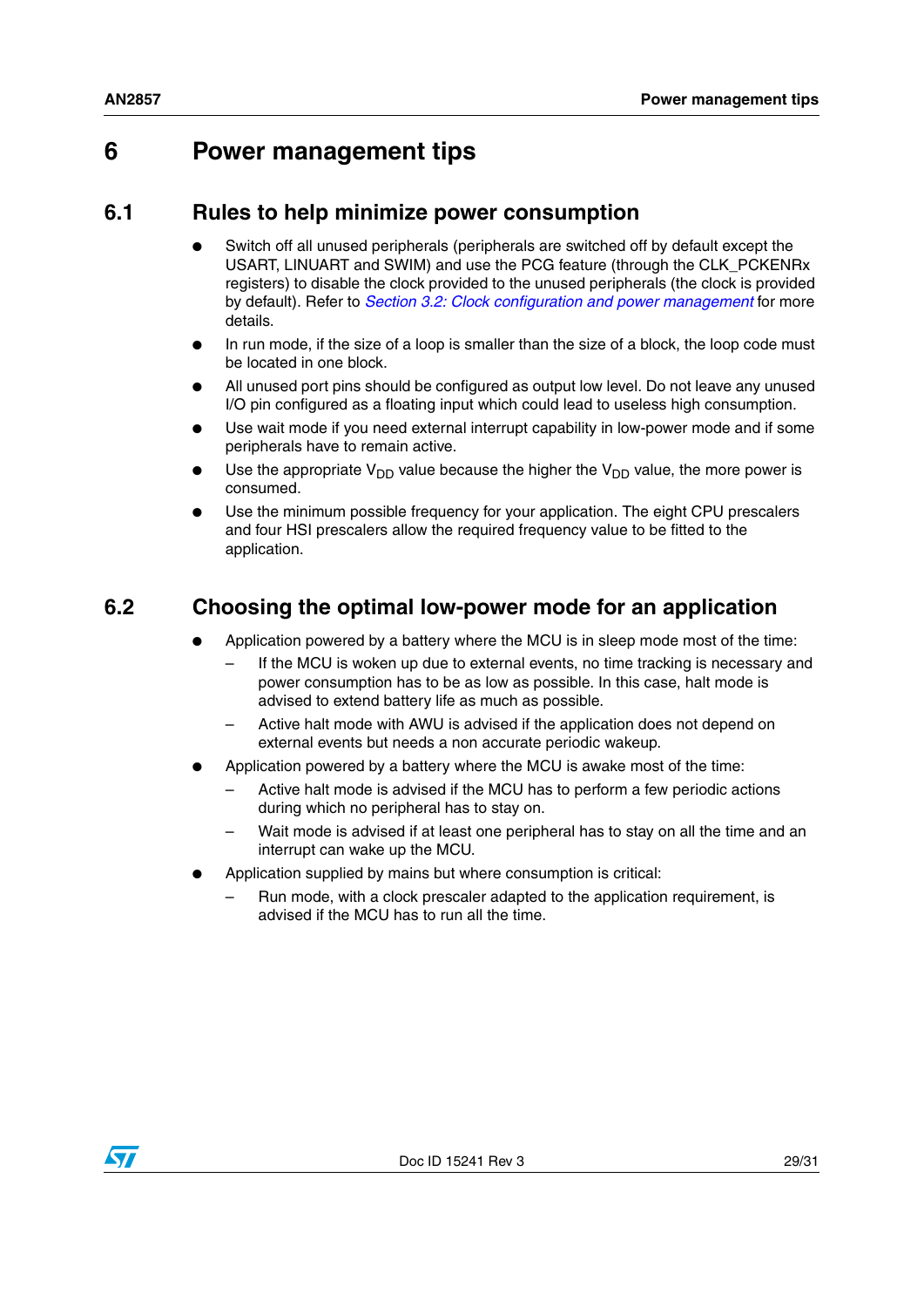# <span id="page-29-0"></span>**7 Revision history**

<span id="page-29-1"></span>

| Date        | <b>Revision</b> | <b>Description of changes</b>                             |
|-------------|-----------------|-----------------------------------------------------------|
| 09-Jan-2009 |                 | Initial release                                           |
| 08-Jul-2009 | 2               | Updated Table 3 on page 12<br>Updated Figure 7 on page 25 |
| 25-Aug-2011 | 3               | Updated to refer to both STM8S and STM8A products         |